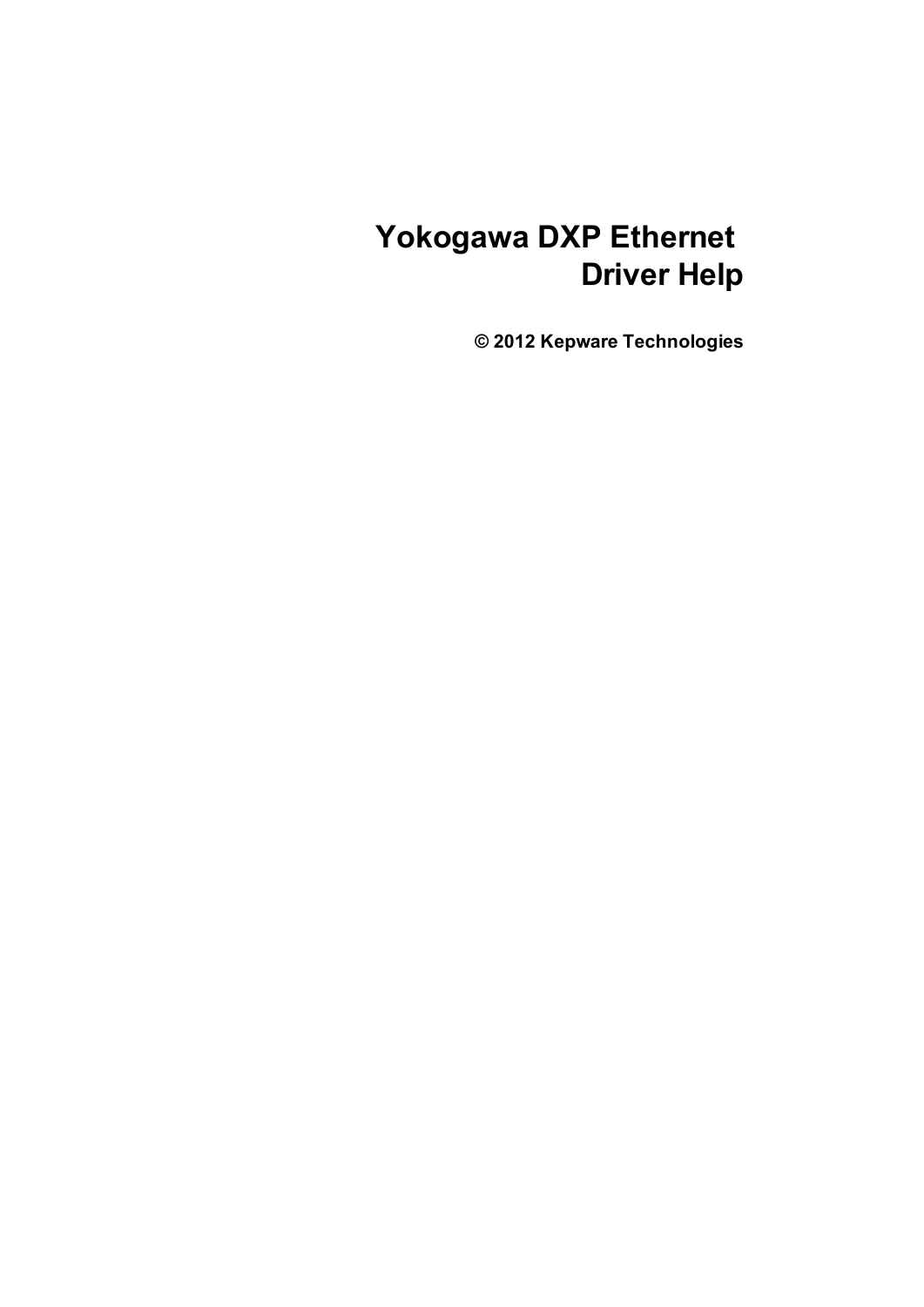# <span id="page-1-0"></span>**Table of Contents**

| Winsock V1.1 or higher must be installed to use the Yokogawa DXP Ethernet Device Driver 19                                   |  |
|------------------------------------------------------------------------------------------------------------------------------|--|
|                                                                                                                              |  |
| Unable to generate a tag database for device ' <device name="">'. Reason: Device '<device name="">' login </device></device> |  |
| Unable to generate a tag database for device '< device name>'. Reason: Device '< device name>' login                         |  |
| Unable to generate a tag database for device ' <device name="">'. Reason: Device '<device name="">' login </device></device> |  |
| Unable to generate a tag database for device ' <device name="">'. Reason: Device '<device name="">'</device></device>        |  |
|                                                                                                                              |  |
|                                                                                                                              |  |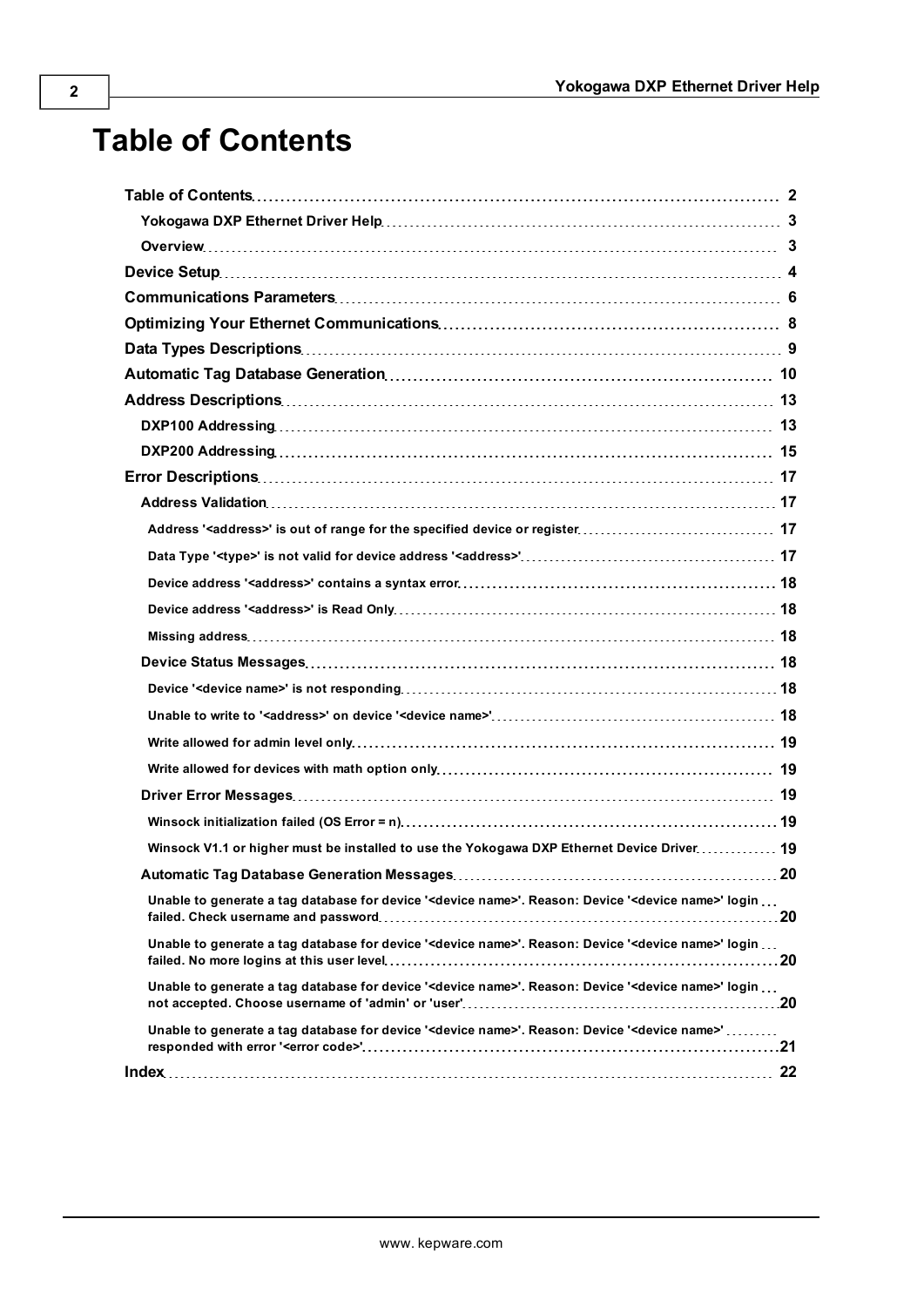## <span id="page-2-0"></span>**Yokogawa DXP Ethernet Driver Help**

Help version 1.023

#### **CONTENTS**

**[Overview](#page-2-1)** What is the Yokogawa DXP Ethernet Driver?

**[Device](#page-3-0) [Setup](#page-3-0)** How do I configure a device for use with this driver?

**[Optimizing](#page-7-0) [Your](#page-7-0) [Ethernet](#page-7-0) [Communications](#page-7-0)** How do I get the best performance from the Yokogawa DXP Ethernet Driver?

**[Data](#page-8-0) [Types](#page-8-0) [Description](#page-8-0)** What data types does this driver support?

#### **[Address](#page-12-0) [Descriptions](#page-12-0)**

How do I address a data location on a Yokogawa DXP device?

**[Automatic](#page-9-0) [Tag](#page-9-0) [Database](#page-9-0) [Generation](#page-9-0)**

How can I easily configure tags for the Yokogawa DXP Ethernet Driver?

#### **[Error](#page-16-0) [Descriptions](#page-16-0)**

<span id="page-2-1"></span>What error messages does the Yokogawa DXP Ethernet Driver produce?

#### **Overview**

The Yokogawa DXP Ethernet Driver provides an easy and reliable way to connect Yokogawa DXP Ethernet devices to OPC Client applications, including HMI, SCADA, Historian, MES, ERP and countless custom applications. It is intended for use with Yokogawa Data Acquisition and Data Recorder devices that support Ethernet TCP communications.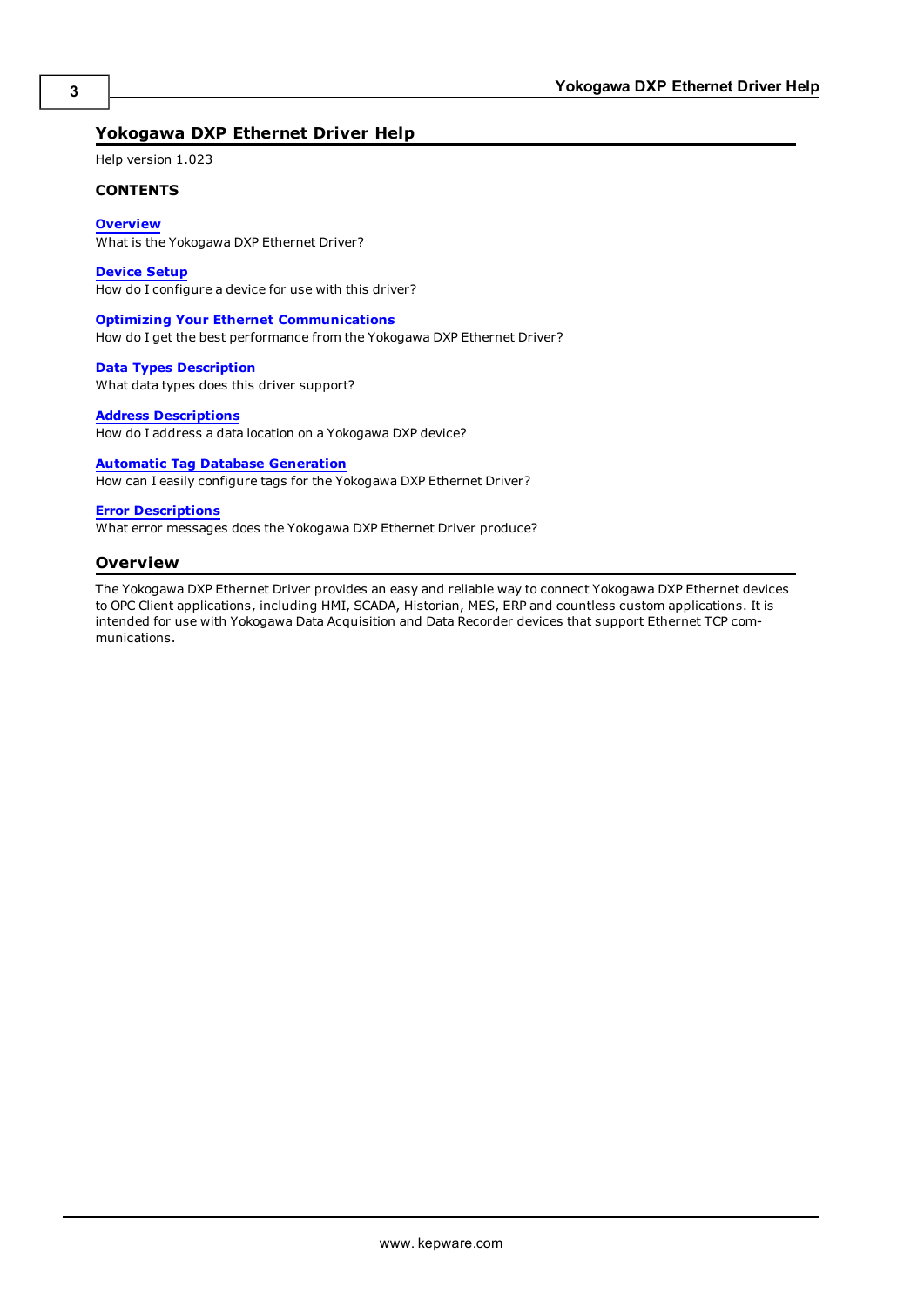#### <span id="page-3-0"></span>**Device Setup**

#### **Supported Devices**

DXP100 DXP200

#### <span id="page-3-2"></span>**Connection Timeout**

This parameter specifies the time that the driver will wait for a connection to be made with a device. Depending on network load, the connect time may vary with each connection attempt. The valid range is 1 to 30 seconds. The default setting is 3 seconds.

#### <span id="page-3-3"></span>**Request Timeout**

This parameter specifies the amount of time that the driver will wait for a response from the device before giving up and going on to the next request. Long timeouts will only affect performance if a device is not responding. The valid range is 100 to 30000 milliseconds. The default setting is 1000 milliseconds.

**Note:** If the default timing settings are being used while the initial client connection is being made, users may receive a "Device Not Responding" error message even though the tags are good. When the request timeout is adjusted (such as, increased from 1000 to 1500), users will not receive a "Device Not Responding" error message.

#### <span id="page-3-4"></span>**Retry Attempts**

This parameter specifies the number of times that the driver will retry a message before giving up and going on to the next message. The valid range is 1 to 10. The default setting is 3.

<span id="page-3-1"></span>**Note:** For more information on timeouts and retries, refer to the OPC server's help documentation.

#### **Device ID**

Yokogawa devices are networked using standard IP addressing. In general, the Device ID has the following format *YYY.YYY.YYY.YYY*, where *YYY* designates the device IP address. Each *YYY* byte should be in the range of 0 to 255.

#### **Device Settings**

The DXP unit should be configured with the Keep Alive function enabled. This allows it to drop the connection if there are no responses to periodic test packets at the TCP level. The Keep Alive function is set on the Communication (Control –Login Time out-) screen in Setup Mode.

**Note:** When using passwords, user IDs, and/or usernames, the DXP unit should be in Key + Com mode in order for the OPC server to establish communications with the device. For more information, refer to the Yokogawa DXP instruction manual.

#### **Cable Diagrams**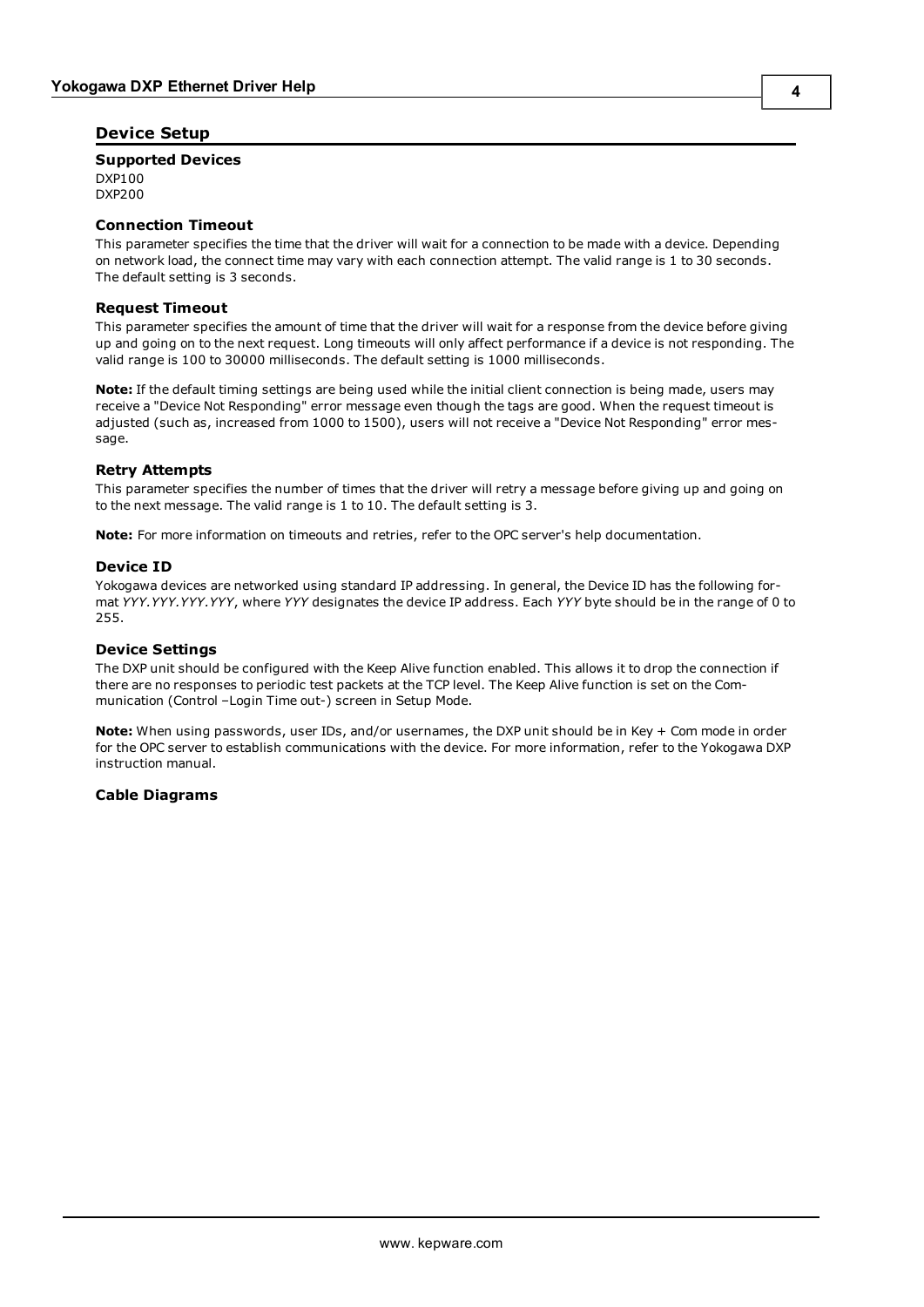

<u>OR</u> 6 RD -

**RJ45** 

BRN/WHT 7

 $BRN|8$ 

**5**

 $RD - 6$ <sup>GRN</sup>

**RJ45** 

7BRN/WHT

 $8$  $BRN$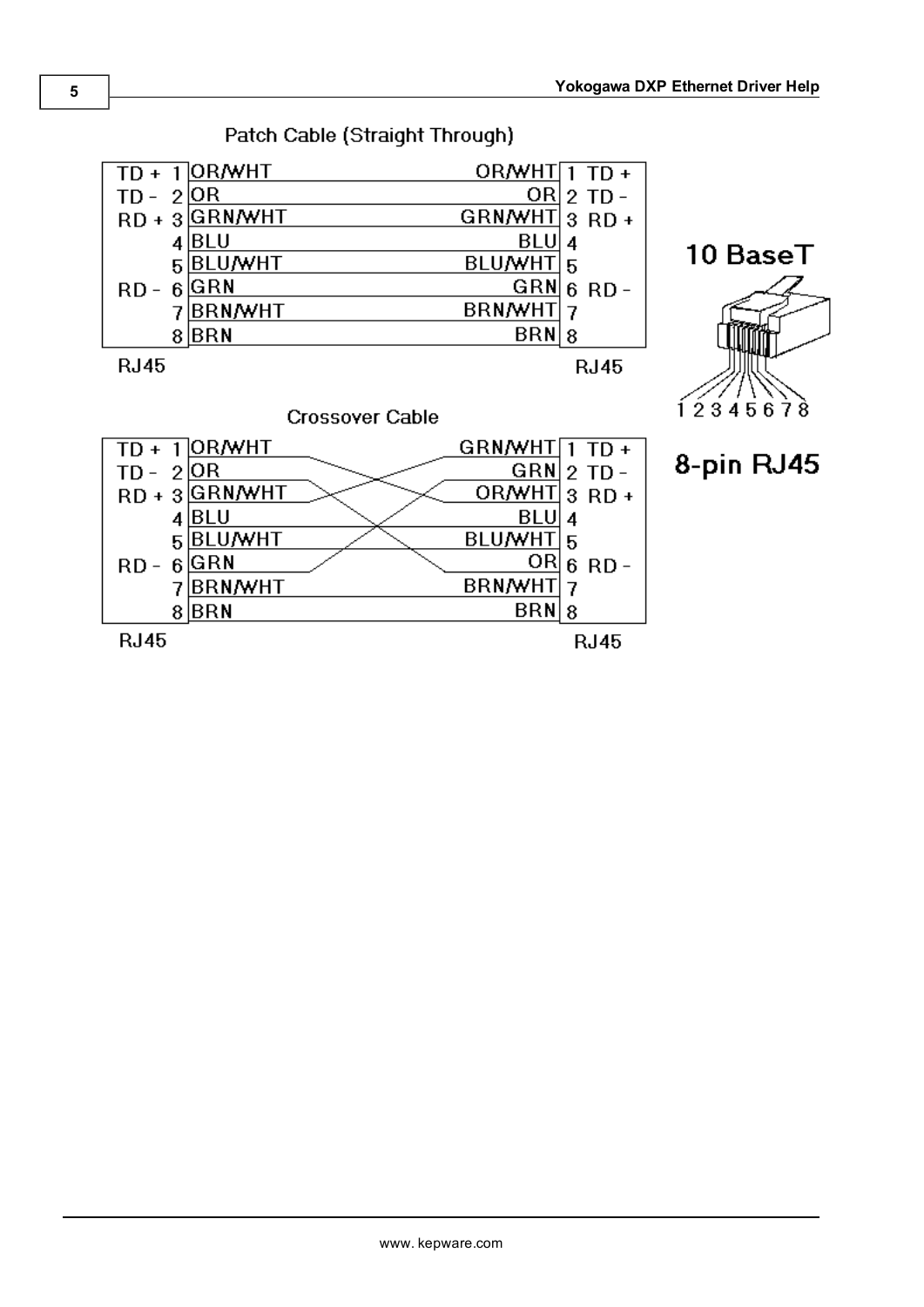#### <span id="page-5-0"></span>**Communications Parameters**

| New Device - Communications Parameters |                                                                                                                                       | $\overline{\mathbf{x}}$                                                                                                |
|----------------------------------------|---------------------------------------------------------------------------------------------------------------------------------------|------------------------------------------------------------------------------------------------------------------------|
| Q                                      | General<br>Ethemet<br>Port:<br>Data Handling: None<br>▾<br>Polling Interval: 1000<br>÷<br>Start math when start $\square$<br>Tagnames | <b>Time Settings</b><br>Date & Time:<br>Device Time<br>Date Format:<br>MM/DD/YY<br>▼<br>Set clock when start $\square$ |
|                                        | Generate tag database using:   Physical Channel Number   v<br>Loain                                                                   |                                                                                                                        |
|                                        | Password:<br>Usemame:<br>luser<br>User Function:<br>$USE$ ID:                                                                         | Imonitor                                                                                                               |
|                                        |                                                                                                                                       |                                                                                                                        |
|                                        | < <u>B</u> ack<br>Next                                                                                                                | Cancel<br>Help                                                                                                         |

Descriptions of the parameters are as follows:

- **Port:** This parameter specifies the port number that the remote device will use. This driver only uses the Ethernet Exclusive port (number 34150) and requires Winsock V1.1 or higher.
- **Data Handling:**This parameter specifies how the driver will return specific data values for numerical out of range and error conditions from the device. Options include None, +INF, and -INF. The default setting is None. For more information, refer to **[Data](#page-6-0) [Handling](#page-6-0)**.
- **Polling Interval:** This parameter specifies a fixed time interval for all communications with a device. It can be used to prevent the driver from making excessive requests to the device, and to prevent the OPC client from forcing the driver to run at its maximum update rate.
- **Start math when start:** When checked, this option informs the driver to send a command to the device at communication startup that will start the math computation. The default setting is unchecked.
- **Date & Time:** This parameter specifies the origin of the data value of the Date and Time data types (which represent the date and time of the latest data). Options include Device Time and System Time. The default setting is Device Time. Descriptions of the options are as follows:
	- **Device Time:** When selected, the Date and Time tags will return the date and time read from the device. This date and time represents the date and time that the latest data was measured or computed based on the internal device clock.
	- **System Time:** When selected, the Date and Time tags will return the date and time that the requested data was returned from the device based on the internal system clock.
- **Date Format:** This parameter specifies the format of the return string for the Date data type. Options include MM/DD/YY (month/day/year), YY/MM/DD (year/month/day), or DD/MM/YY (day/month/year). The default setting is MM/DD/YY.
- **Set clock when start:** When checked, this option informs the driver to send a command to the device at communication startup that will set the device clock to the date and time settings of the system clock. The default setting is unchecked.
- <sup>l</sup> **Generate tag database using:** This parameter specifies the origin of the tag name used when automatically generating a tag database. Options include Physical Channel Number and Device Tagname. The default setting is Physical Channel Number. Descriptions of the options are as follows: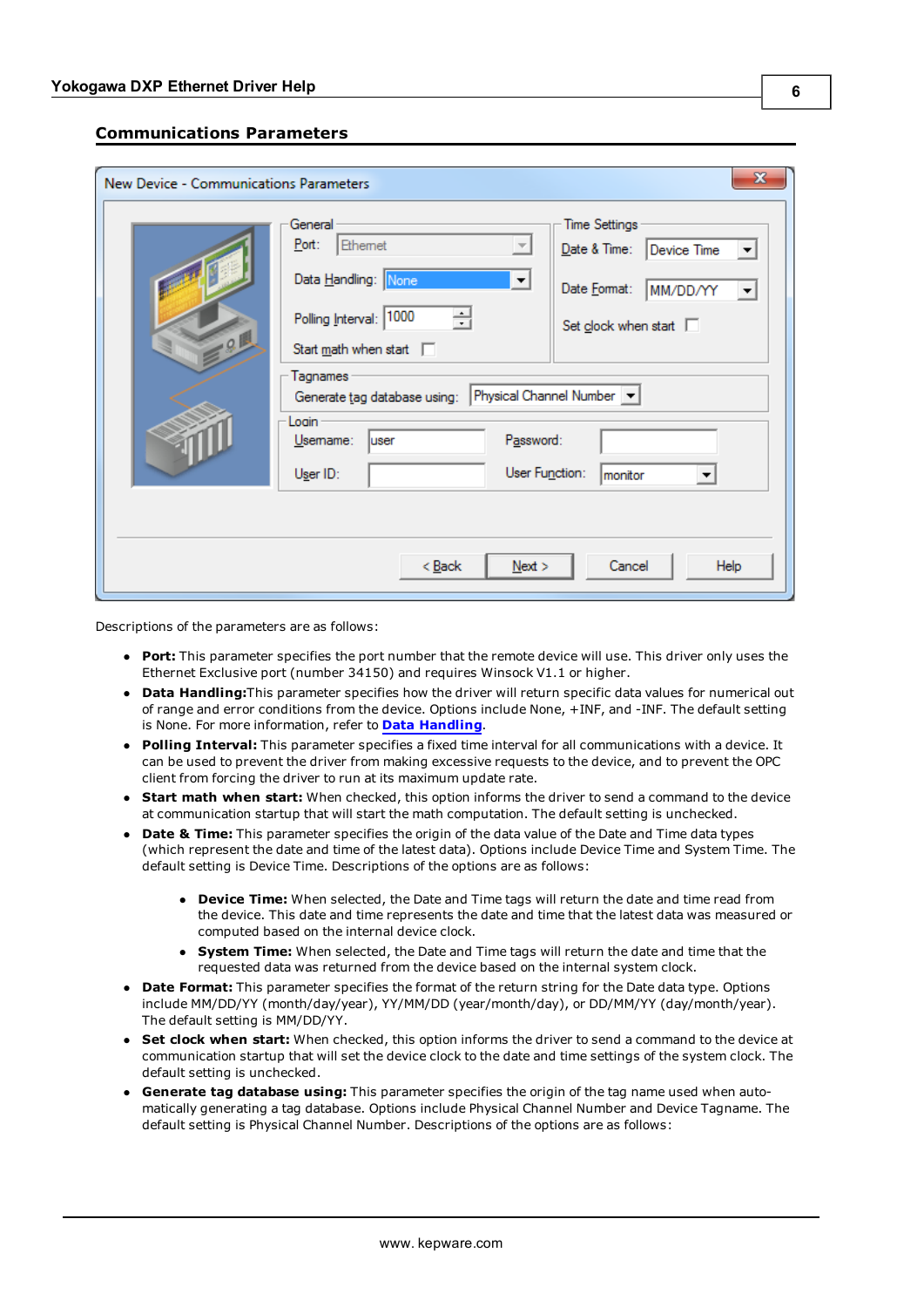- **Physical Channel Number:** When selected, the driver will generate tag names based on the channel number of an item. For example, "CH01" or "CH01\_alarm1".
- **Device Tagname:** When selected, the driver will generate tag names using the tag name returned by the device for a channel. For example, "Flow" or "Flow\_alarm1".
- **Username:** This parameter specifies the registered username. If the device is configured with the login function enabled, only users that are registered can login to the DXP. A maximum of 16 alphanumeric characters are allowed. The user name is case sensitive.

**Note:** Users must specify a user level in order to communicate with DXP devices regardless of whether it is configured with the login function disabled. Enter the username to indicate the user level. In this case, a password is not required.

Password: This parameter specifies the username's registered password for when the device is configured with the login function enabled. A maximum of 6 alphanumeric characters are allowed.

**Note:** Password entry will not be displayed on the screen.

- **User ID:** This parameter specifies the unique User ID required for DXP device login. The default setting is blank.
- <span id="page-6-0"></span>**User Function:** This parameter specifies the type of mode with which users will login to a DXP device. Options include Monitor and Setting. The default setting is Monitor. Descriptions of the modes are as follows:
	- **Monitor:** This mode allows users to read all accessible data while allowing full operator access to the device through the front panel of the unit.
	- **Setting:** This mode allows users to read all accessible data and to write to Read/Write accessible tags; however, the front panel of the unit will be locked. This mode should only be selected when users want to write data to the device; otherwise, users should select Monitor in order to maintain operability of the unit front panel.

**Note:** This setting may be changed while the server is connected.

#### **Data Handling**

Data Handling specifies how to return specific data values for the numerical out of range and error conditions that are returned from the device. Options include None, +INF, and -INF. Descriptions of the options are as follows:

- **None:** When selected, special data values will be returned with the actual data value received from the device. For example, the data value of a measuring channel Over Range would be returned as 32,767 and the data value of a math channel Over Range would be returned as 2,147,450,879.
- **+ INF:** When selected, special data values will be returned as a numerical representation of positive infinity (#INF). The exception is an Under Range condition that is always returned as negative infinity.
- <sup>l</sup> **-INF:** When selected, special data values will be returned as a numerical representation of negative infinity (-#INF). The exception is an Over Range condition that is always returned as positive infinity.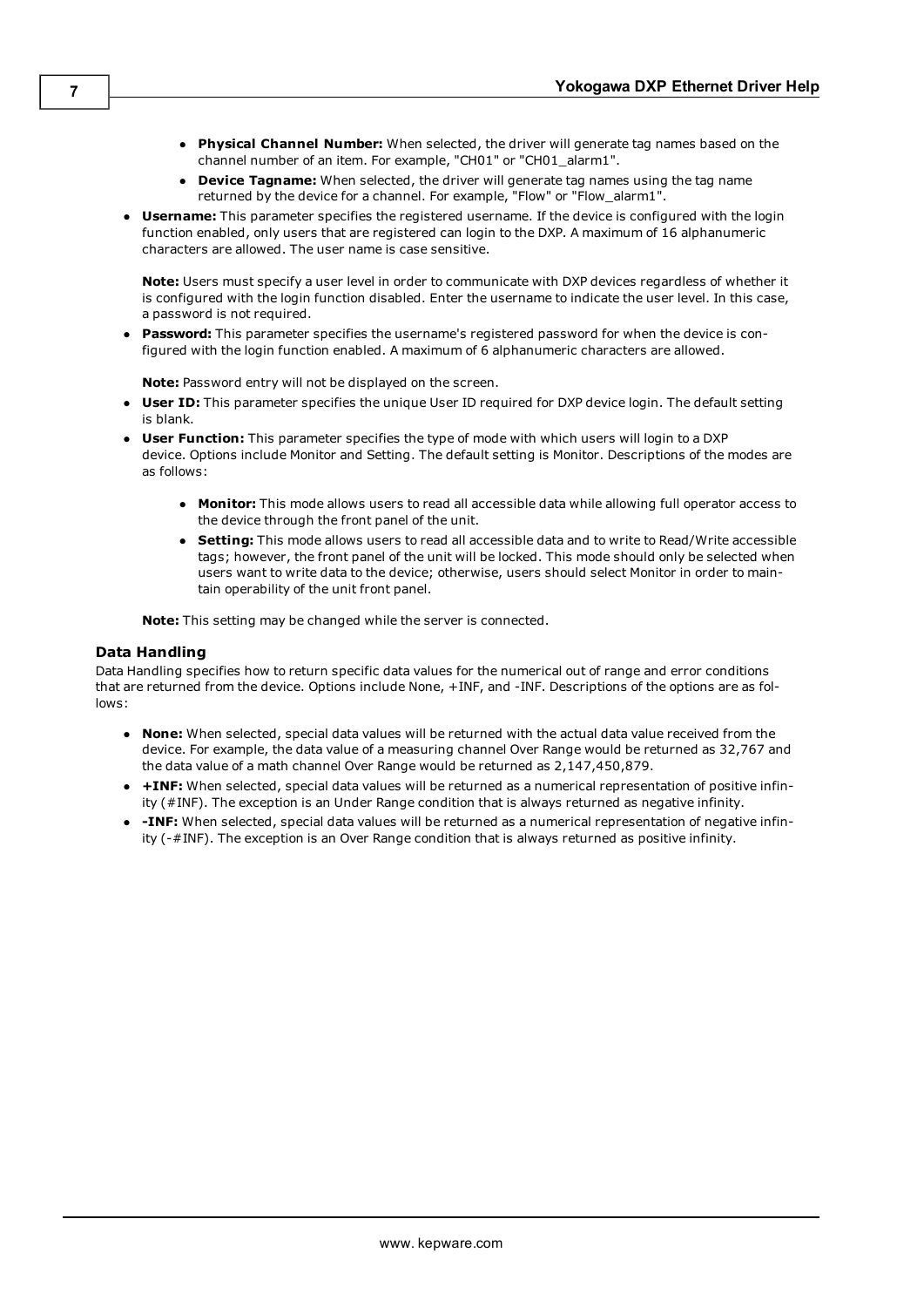#### <span id="page-7-0"></span>**Optimizing Your Ethernet Communications**

The Yokogawa DXP Ethernet Driver has been designed to provide the best performance with the least amount of impact on the system's overall performance. While the Yokogawa DXP Ethernet Driver is fast, there are a couple of guidelines that can be used in order to control and optimize the application and gain maximum performance.

This server refers to communications protocols like Yokogawa DXP Ethernet Device as a channel. Each channel defined in the application represents a separate path of execution in the server. Once a channel has been defined, a series of devices must then be defined under that channel. Each of these devices represents a single Ethernet device from which data will be collected. While this approach to defining the application will provide a high level of performance, it won't take full advantage of the Yokogawa DXP Ethernet Driver or the network. An example of how the application may appear when configured using a single channel is shown below.



Each device appears under a single Yokogawa DXP Ethernet Driver channel. In this configuration, the driver must move from one device to the next as quickly as possible in order to gather information at an effective rate. As more devices are added or more information is requested from a single device, the overall update rate begins to suffer.

If the Yokogawa DXP Ethernet Driver could only define one single channel, then the example shown above would be the only option available; however, the Yokogawa DXP Ethernet Driver can define up to 16 channels. Using multiple channels distributes the data collection workload by simultaneously issuing multiple requests to the network. An example of how the same application may appear when configured using multiple channels to improve performance is shown below.



Each device has now been defined under its own channel. In this new configuration, a single path of execution is dedicated to the task of gathering data from each device. If the application has 16 or fewer devices, it can be optimized exactly how it is shown here.

The performance will improve even if the application has more than 16 devices. While 16 or fewer devices may be ideal, the application will still benefit from additional channels. Although spreading the device load across all channels will cause the server to move from device to device, it can now do so with far less devices to process on a single channel.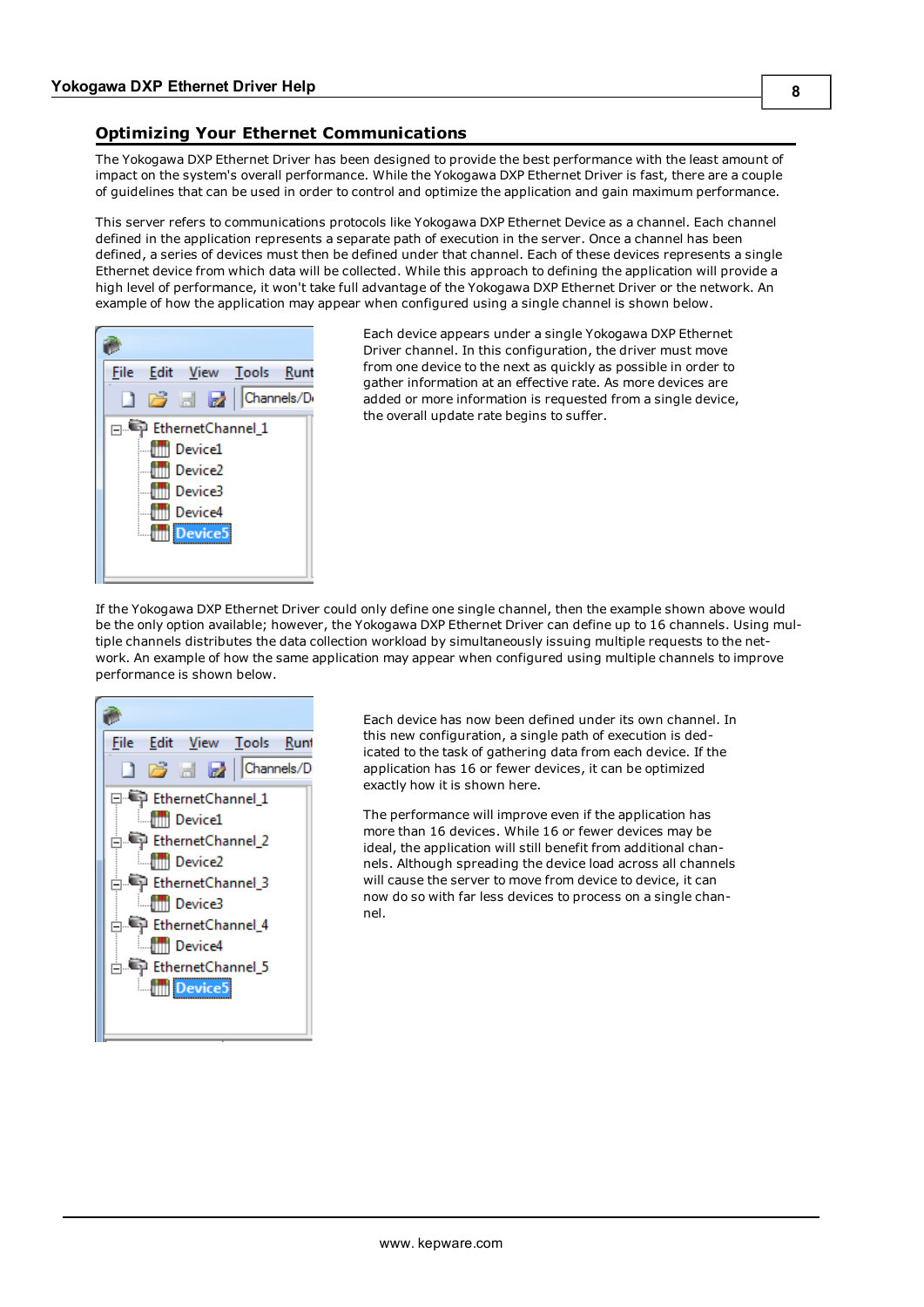# <span id="page-8-0"></span>**Data Types Descriptions**

<span id="page-8-4"></span><span id="page-8-3"></span><span id="page-8-2"></span><span id="page-8-1"></span>

| Data Type   | <b>Description</b>           |
|-------------|------------------------------|
| Boolean     | Single bit                   |
| <b>Byte</b> | Unsigned 8 bit value         |
| Word        | Unsigned 16 bit value        |
| Short       | Signed 16 bit value          |
| Float       | 32 bit floating point value  |
| Double      | 64 bit floating point value  |
| String      | Null terminated ASCII string |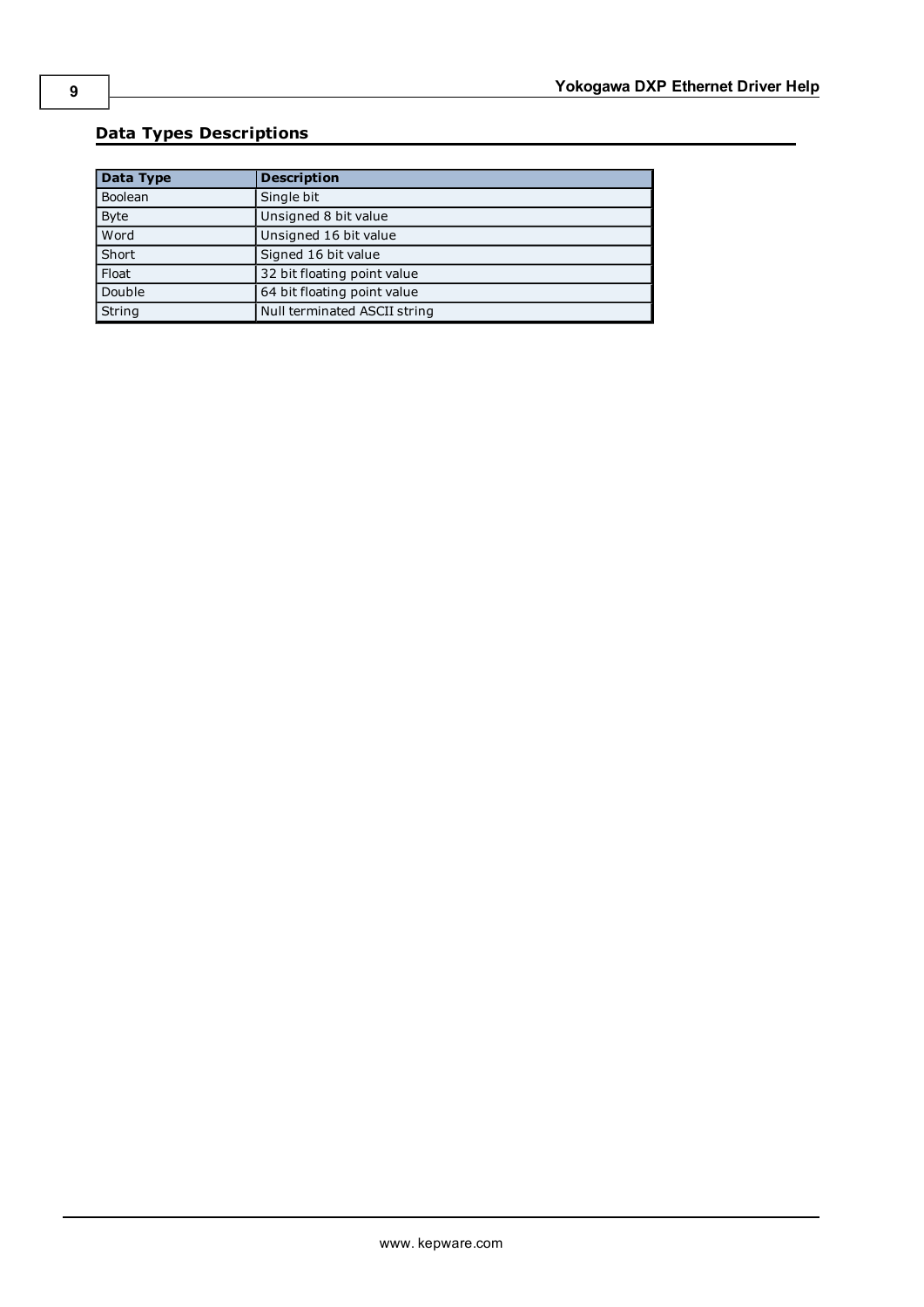#### <span id="page-9-0"></span>**Automatic Tag Database Generation**

This driver's Automatic OPC Tag Database Generation features have been designed to make configuring the OPC application a plug-and-play operation. This driver can be configured to automatically build a list of OPC tags within the OPC Server that correspond to device-specific data. The automatically-generated OPC tags can then be browsed from the OPC client.

The OPC tags that are generated depend on the nature of the driver. If the target device supports its own local tag database, the driver will read the device's tag information and then use this data to generate OPC tags within the OPC Server. If the device does not natively support its own named tags, the driver will create a list of tags based on driver-specific information. An example of these two conditions is as follows:

- 1. A data acquisition system that supports its own local tag database. The driver will use the tags names found in the device to build the OPC Server's OPC tags.
- 2. An Ethernet I/O system that supports the detection of an I/O module type. The driver will automatically generate OPC tags in the OPC Server that are based on the types of I/O modules plugged into the Ethernet I/O rack.

Automatic Tag Database Generation is completely configurable. The following dialog is used to define how the OPC Server and the associated communications driver will handle Automatic OPC Tag Database Generation:

| <b>Device Properties</b>                                   |            |        | x                    |  |  |
|------------------------------------------------------------|------------|--------|----------------------|--|--|
| Scan Mode<br>General                                       |            | Timing | Auto-Demotion        |  |  |
| Database Creation                                          | Redundancy |        | Device Configuration |  |  |
| Settings                                                   |            |        |                      |  |  |
| Automatic tag database generation on device startup:       |            |        |                      |  |  |
| Do not generate on startup                                 |            |        |                      |  |  |
| Perform the following action on previously generated tags: |            |        |                      |  |  |
| Delete on create                                           |            |        |                      |  |  |
|                                                            |            |        |                      |  |  |
| Add generated tags to the following group:                 |            |        |                      |  |  |
| <b>MyGroup</b>                                             |            |        |                      |  |  |
| Mow automatically generated subgroups                      |            |        |                      |  |  |
|                                                            |            |        |                      |  |  |
| Auto Create                                                |            |        |                      |  |  |
|                                                            |            |        |                      |  |  |
|                                                            |            |        |                      |  |  |
|                                                            |            |        |                      |  |  |
| ок                                                         |            | Cancel | Apply<br>Help        |  |  |
|                                                            |            |        |                      |  |  |

The **Automatic Tag Database Generation on device startup** selection is used to configure when OPC tags will be automatically generated. Descriptions of the options are as follows:

- **Do not generate on startup:** This options prevents the driver from adding any OPC tags to the OPC Server's tag space. This is the default condition.
- **Always generate on startup:** This option causes the driver to always evaluate the device for tag information. OPC tags will be added to the tag space of the server each time the server is launched.
- <sup>l</sup> **Generate on first startup:** This option causes the driver to evaluate the target device for tag information the first time this OPC Server project is run. OPC tags will be added to the server tag space as needed.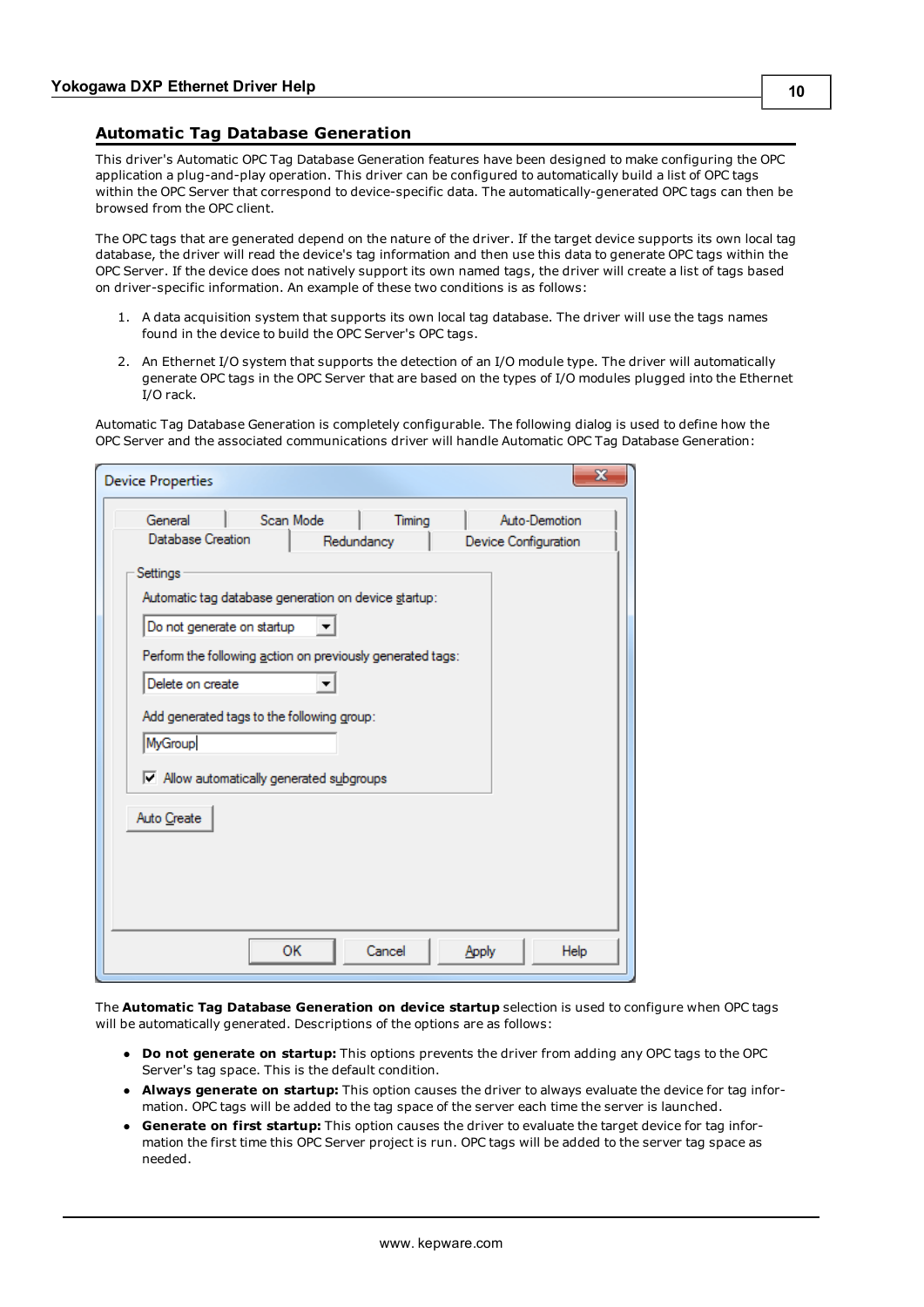**Note:** Any tags that are added to the server's tag space must be saved with the project. The OPC Server project can be configured to automatically save from the **Tools** | **Options** menu.

When automatic tag generation is enabled, the server needs to know what to do with the OPC tags that it may have added from previous runs (or with OPC tags that have been added or modified after the communications driver added them originally). The selection **Perform the following action** controls how the server will handle OPC tags that were automatically generated and currently exist in the OPC Server project. This feature prevents automatically-generated tags from piling up in the server. In the Ethernet I/O example above, this would occur if users continued to change the I/O modules in the rack while the OPC Server was configured to always generate new OPC tags on startup. Under this condition, tags would be added to the server every time the communications driver detected a new I/O module. If the old tags are not removed, a number of unused tags could accumulate in the server's tag space. Descriptions of the selections are as follows:

- 1. **Delete on create:** This option allows the server to remove any tags that had previously been added to the tag space before any new tags can be added by the communications driver. This is the default setting.
- 2. **Overwrite as necessary:** This option allows the server to only remove tags that the communications driver is replacing with new tags. Any tags that are not being overwritten will remain in the server's tag space.
- 3. **Do not overwrite:** This option prevents the server from removing any tags that had been previously generated or may have already existed in the server. With this selection, the communications driver can only add tags that are completely new.
- 4. **Do not overwrite, log error:** This option has the same effect as the third option, but also posts an error message in the OPC Server's Event Log when a tag overwrite would have occurred.

**Note:** The removal of OPC tags not only affects tags that have been automatically generated by the communications driver, but also any tags that have been added using names that match generated tags. It is recommended that users avoid adding tags to the server using names that match tags that may be automatically generated by the driver.

**Add generated tags to the following group** can be used to keep automatically-generated tags from mixing with tags that have been entered manually. This parameter specifies a sub group that will be used when adding all automatically-generated tags for this device. The name of the sub group can be up to 31 characters in length. The following image displays demonstrate how this parameter affects where automatically-generated tags are placed in the server's tag space. It provides a root branch to which all automatically-generated tags will be added.



**No sub group specified.** 

**11**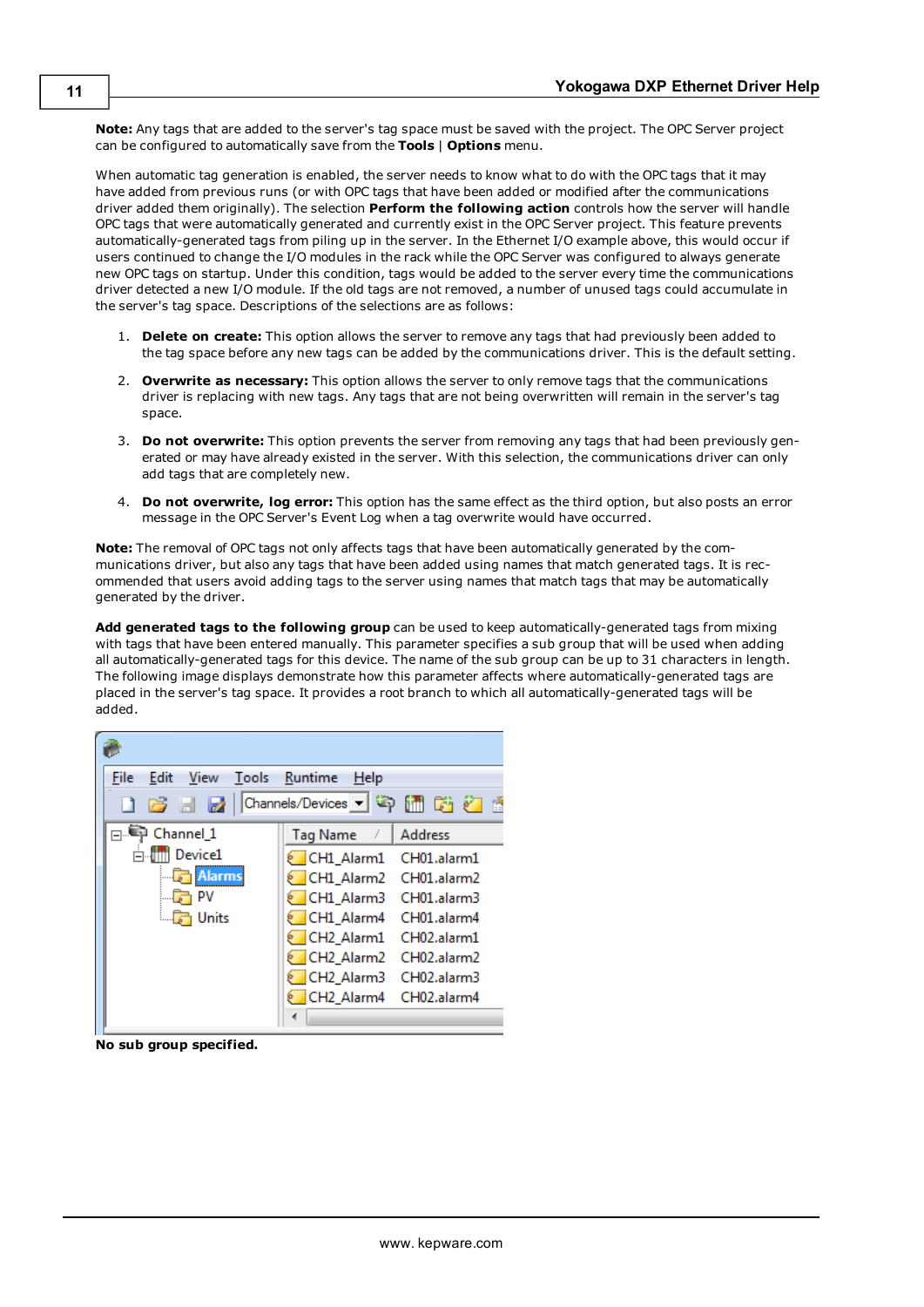| File<br>Edit<br>Tools Runtime<br>View                                            | Help                               |                |
|----------------------------------------------------------------------------------|------------------------------------|----------------|
| $\begin{array}{c} \square \quad \square \quad \square \quad \square \end{array}$ |                                    |                |
| $\Box$ $\Box$ Channel 1                                                          | Tag Name<br>Δ.                     | <b>Address</b> |
| Device1                                                                          | CH1 Alarm1                         | CH01.alarm1    |
| 白 MyGroup                                                                        | CH1 Alarm2                         | CH01.alarm2    |
| <b>Alarms</b>                                                                    | CH1 Alarm3                         | CH01.alarm3    |
| PV                                                                               | CH1 Alarm4                         | CH01.alarm4    |
| Units                                                                            | CH <sub>2</sub> Alarm1             | CH02.alarm1    |
|                                                                                  | CH <sub>2</sub> Alarm <sub>2</sub> | CH02.alarm2    |
|                                                                                  | CH <sub>2</sub> Alarm <sub>3</sub> | CH02.alarm3    |
|                                                                                  | CH2 Alarm4                         | CH02.alarm4    |
|                                                                                  |                                    |                |
|                                                                                  |                                    |                |

**Sub group named MyGroup specified.**

**Auto Create** manually initiates the creation of automatically-generated OPC tags, and also forces the communications driver to reevaluate the device for possible tag changes. It can be accessed from the System Tags, thus allowing the OPC client application to initiate tag database creation.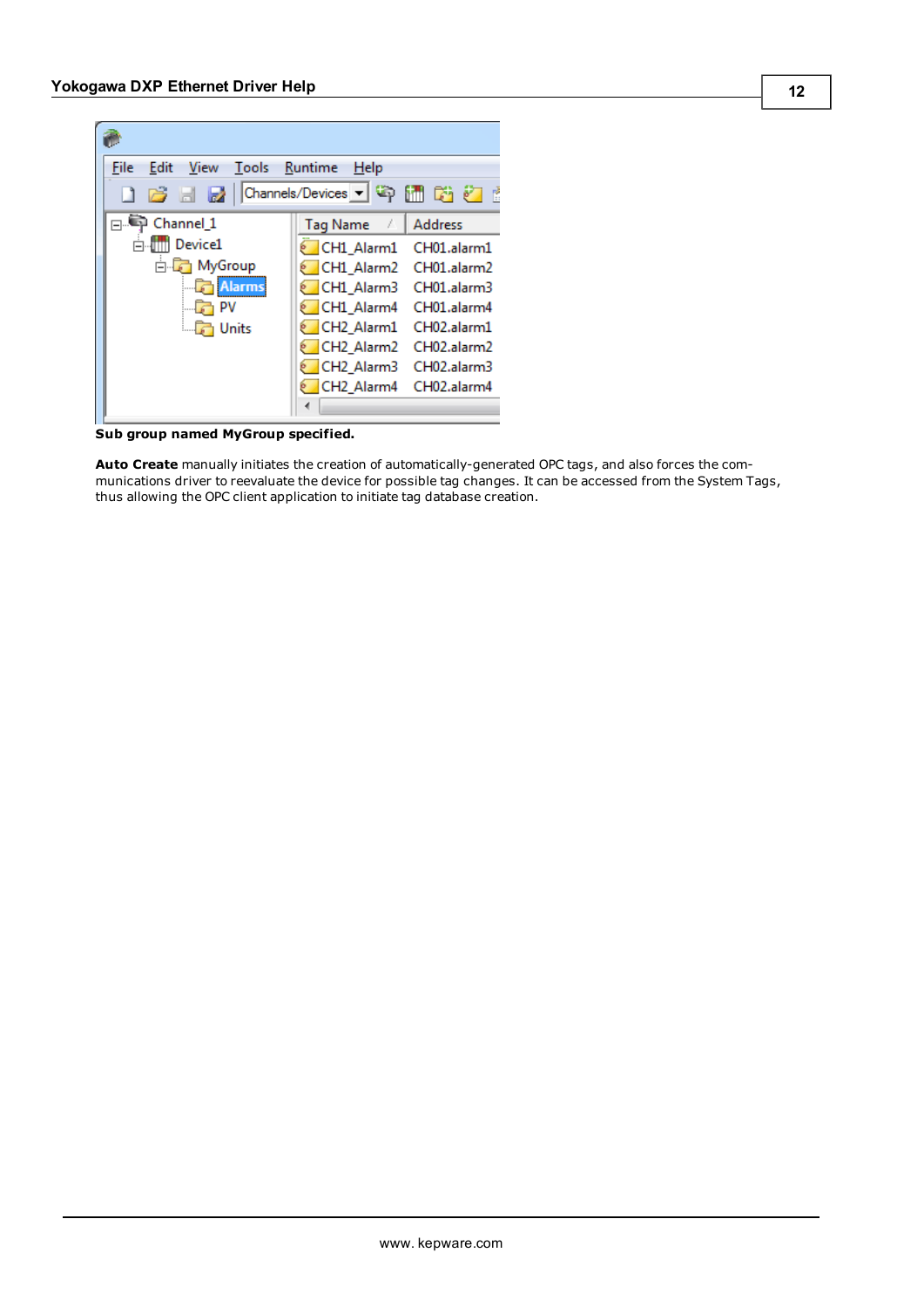#### <span id="page-12-0"></span>**Address Descriptions**

Address specifications vary depending on the model in use. Select a link from the following list to obtain specific address information for the model of interest.

#### **[DXP100](#page-12-1) [Addressing](#page-12-1)**

<span id="page-12-1"></span>**[DXP200](#page-14-0) [Addressing](#page-14-0)**

#### **DXP100 Addressing**

The driver supports the following addresses for this device. The default data type for each address type is indicated in **bold**.

#### **Measured Channels**

| <b>Address Type</b>                | <b>Format</b>                       | Range     | <b>Data Types</b>        | <b>Access</b> |
|------------------------------------|-------------------------------------|-----------|--------------------------|---------------|
| Process Value of Channel           | CHxx or CHxx.PV                     | $01 - 12$ | <b>Double, Float</b>     | Read Only     |
| Alarm Summary of Channel           | CHxx.Alarm                          | $01 - 12$ | Short, Word, Byte        | Read Only     |
| Alarm Level1 Status of Channel     | CHxx.Alarm1                         | $01 - 12$ | Short, Word, Byte        | Read Only     |
| Alarm Level2 Status of Channel     | CHxx.Alarm2                         | $01 - 12$ | Short, Word, Byte        | Read Only     |
| Alarm Level3 Status of Channel     | CHxx.Alarm3                         | $01 - 12$ | Short, Word, Byte        | Read Only     |
| Alarm Level4 Status of Channel     | CHxx.Alarm4                         | $01 - 12$ | <b>Short, Word, Byte</b> | Read Only     |
| Set and Read Level1 Alarm Setpoint | CHxx.ASP1                           | $01 - 12$ | <b>Double, Float</b>     | Read/Write    |
| Set and Read Level2 Alarm Setpoint | CH <sub>xx</sub> , ASP <sub>2</sub> | $01 - 12$ | Double, Float            | Read/Write    |
| Set and Read Level3 Alarm Setpoint | CH <sub>xx</sub> , ASP3             | $01 - 12$ | Double, Float            | Read/Write    |
| Set and Read Level4 Alarm Setpoint | CHxx.ASP4                           | $01 - 12$ | Double, Float            | Read/Write    |
| Upper Scale Value of Channel*      | CHxx.scale Hi                       | $01 - 12$ | Double, Float            | Read Only     |
| Lower Scale Value of Channel*      | CHxx.scale_Lo                       | $01 - 12$ | Double, Float            | Read Only     |
| Unit String of Channel*            | CHxx.unit                           | $01 - 12$ | <b>String</b>            | Read Only     |
| Tagname of Channel*                | CHxx.tag                            | $01 - 12$ | <b>String</b>            | Read Only     |
| Status of Channel*                 | CHxx.status                         | $01 - 12$ | <b>String</b>            | Read Only     |
| Precision of Channel*              | CHxx.Precision                      | $01 - 12$ | Short, Word, Byte        | Read Only     |
| Lowest Measuring Channel*          | CH.Low                              |           | Short, Word, Byte        | Read Only     |
| Highest Measuring Channel*         | CH.High                             |           | Short, Word, Byte        | Read Only     |

#### **Math Channels**

| <b>Address Type</b>                 | <b>Format</b>   | Range     | <b>Data Types</b>        | <b>Access</b> |
|-------------------------------------|-----------------|-----------|--------------------------|---------------|
| Process Value of Math Channel       | CHxx or CHxx.PV | $31 - 42$ | Double, Float            | Read Only     |
| Alarm Summary of Math Channel       | CHxx.Alarm      | $31 - 42$ | Short, Word, Byte        | Read Only     |
| Alarm Level1 Status of Math Channel | CHxx.Alarm1     | $31 - 42$ | <b>Short, Word, Byte</b> | Read Only     |
| Alarm Level2 Status of Math Channel | CHxx.Alarm2     | $31 - 42$ | <b>Short, Word, Byte</b> | Read Only     |
| Alarm Level3 Status of Math Channel | CHxx.Alarm3     | $31 - 42$ | Short, Word, Byte        | Read Only     |
| Alarm Level4 Status of Math Channel | CHxx.Alarm4     | $31 - 42$ | Short, Word, Byte        | Read Only     |
| Set and Read Level1 Alarm Setpoint  | CHxx.ASP1       | $31 - 42$ | <b>Double, Float</b>     | Read/Write    |
| Set and Read Level2 Alarm Setpoint  | CHxx.ASP2       | $31 - 42$ | <b>Double, Float</b>     | Read/Write    |
| Set and Read Level3 Alarm Setpoint  | CHxx.ASP3       | $31 - 42$ | <b>Double, Float</b>     | Read/Write    |
| Set and Read Level4 Alarm Setpoint  | CHxx.ASP4       | $31 - 42$ | <b>Double, Float</b>     | Read/Write    |
| Upper Scale Value of Math Channel*  | CHxx.scale Hi   | $31 - 42$ | <b>Double, Float</b>     | Read Only     |
| Lower Scale Value of Math Channel*  | CHxx.scale Lo   | $31 - 42$ | <b>Double, Float</b>     | Read Only     |
| Unit String of Math Channel*        | CHxx.unit       | $31 - 42$ | <b>String</b>            | Read Only     |
| Tagname of Math Channel*            | CHxx.tag        | $31 - 42$ | <b>String</b>            | Read Only     |
| Status of Math Channel*             | CHxx.status     | $31 - 42$ | <b>String</b>            | Read Only     |
| Precision of Math Channel*          | CHxx.Precision  | $31 - 42$ | Short, Word, Byte        | Read Only     |
| Lowest Math Channel*                | CHA.Low         |           | Short, Word, Byte        | Read Only     |
| Highest Math Channel*               | CHA.High        |           | Short, Word, Byte        | Read Only     |

\*Data associated with these addresses will only be read from the device at the start of a communications session. Once read, the values will not be refreshed until the server has been restarted or the Reset Tag has been invoked. To invoke a reset, a non-zero value must be written to the Reset Tag. Once the Reset Tag has been invoked, the driver will reinitialize all startup data from the device.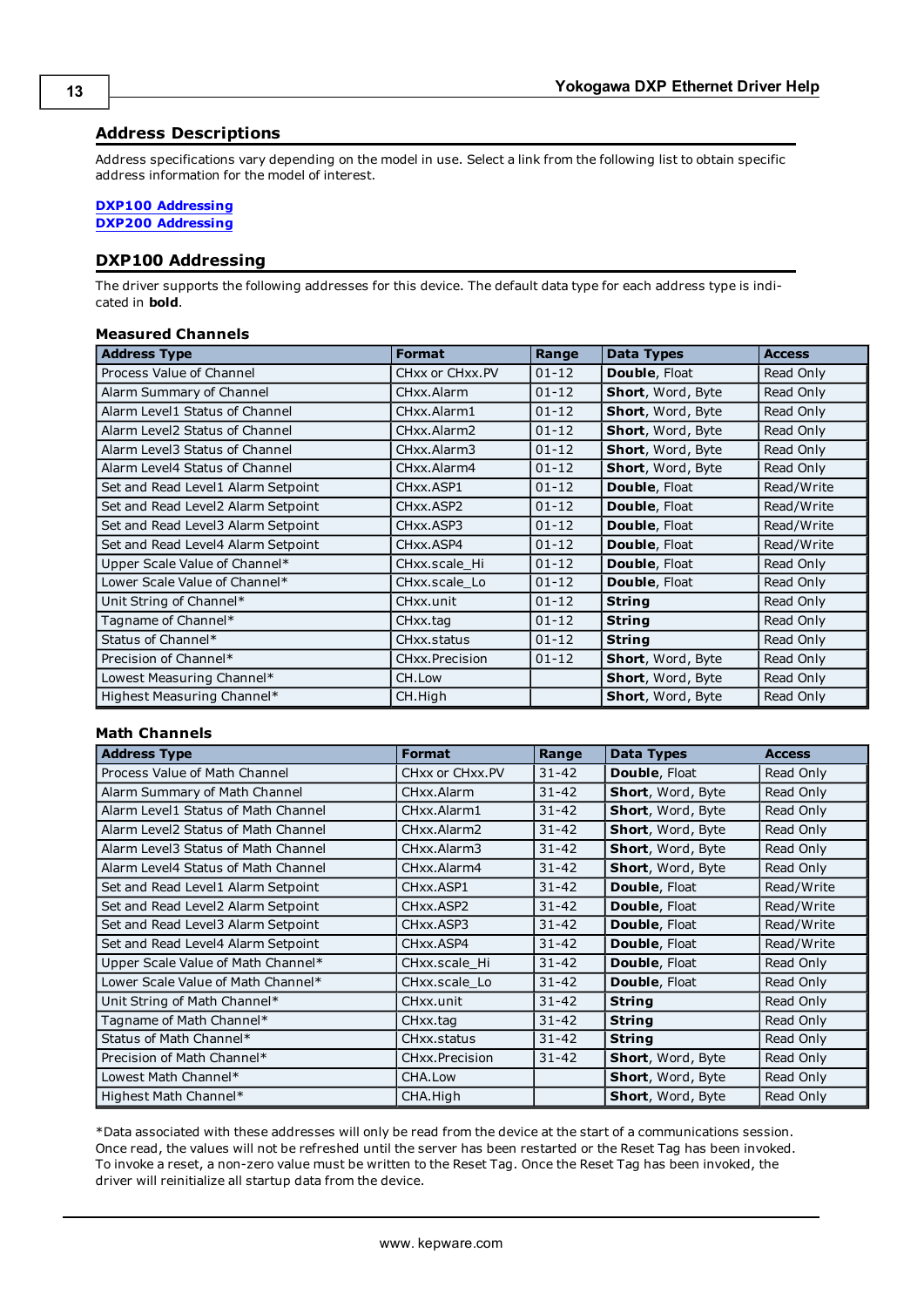#### **Alarm Setpoints**

Data values for Alarm Setpoints that are undefined in the device will be returned as +INF. Data values can only be written to Alarm Setpoints that are defined in the device. Write operations to undefined Alarm Setpoints will return an error. Write operations are available only for users logged in at the Administrator level; otherwise, they will return an error.

#### **Scales**

Data values for Scale\_Hi and Scale\_Lo for channels that are skipped will be returned as +INF.

#### **Tag Names**

For devices that do not support tag names and channels that have unspecified tag names, the driver will construct an internal tag name based on the channel number. For example, the tag name of address 'CH01' will be returned as 'CH01'.

| <b>Address Type</b>               | <b>Format</b> | Range     | <b>Data Types</b> | <b>Access</b> |
|-----------------------------------|---------------|-----------|-------------------|---------------|
| Administrator Level               | Admin         |           | <b>Boolean</b>    | Read Only     |
| Date of Last Data                 | Date          |           | <b>String</b>     | Read Only     |
| Time of Last Data                 | Time          |           | <b>String</b>     | Read Only     |
| Model Name of Device              | Model         |           | <b>String</b>     | Read Only     |
| Host Name of Device               | Hostname      |           | <b>String</b>     | Read Only     |
| Serial Number of Device           | SerialNumber  |           | <b>String</b>     | Read Only     |
| IP Address of Device              | ΙP            |           | <b>String</b>     | Read Only     |
| Math Communication Data           | <b>CDxx</b>   | $01 - 12$ | <b>Float</b>      | Read/Write    |
| <b>Control Math Execution</b>     | MathControl   |           | Short, Word, Byte | Write Only    |
| Reset Alarms                      | AlarmReset    |           | <b>Boolean</b>    | Write Only    |
| Control Command and Response      | Command       |           | <b>String</b>     | Read/Write    |
| Previous Screen                   | PreScreen     |           | <b>Boolean</b>    | Write Only    |
| Direct Reloading of Configuration | Reset         |           | <b>Boolean</b>    | Write Only    |

#### **Administrator Level**

The Admin address type has a value of '1' or 'true' when the user has logged on at the Administrator level and a value of '0' or 'false' when the user has logged on at the User level.

**Note:** Administrative privileges are not allowed on DXP models.

#### **Math Communication Data**

The CD address type is only valid for devices equipped with the math option. Write operations to CD addresses for non-math equipped devices will return an error. Write operations are available only for users logged in at the Administrator level; otherwise, they will return an error.

#### **Model Name of Device**

The Model address type will have a string value of 'DXP100' or 'DXP200', indicating the model series returned by the device.

#### **Control Math Execution**

The MathControl address type is only available for devices equipped with the math option. Write operations to the MathControl tag for non-math equipped devices will return an error.

#### **Control Command and Response**

The Command address allows the user to send a string command and receive a string response to and from the device. This allows the user to send any command to the device, including commands not directly supported by the driver. This tag is only available to users logged in at the Administrator level; otherwise, write operations will return an error.

**Caution:** Perform Write operations using the Command address with caution.

**Note 1:**The actual number of addresses available for of each type depends on the configuration of the Yokogawa device. If the driver finds that an address is not present in the device at Runtime, it will post an error message and remove the tag from its scan list.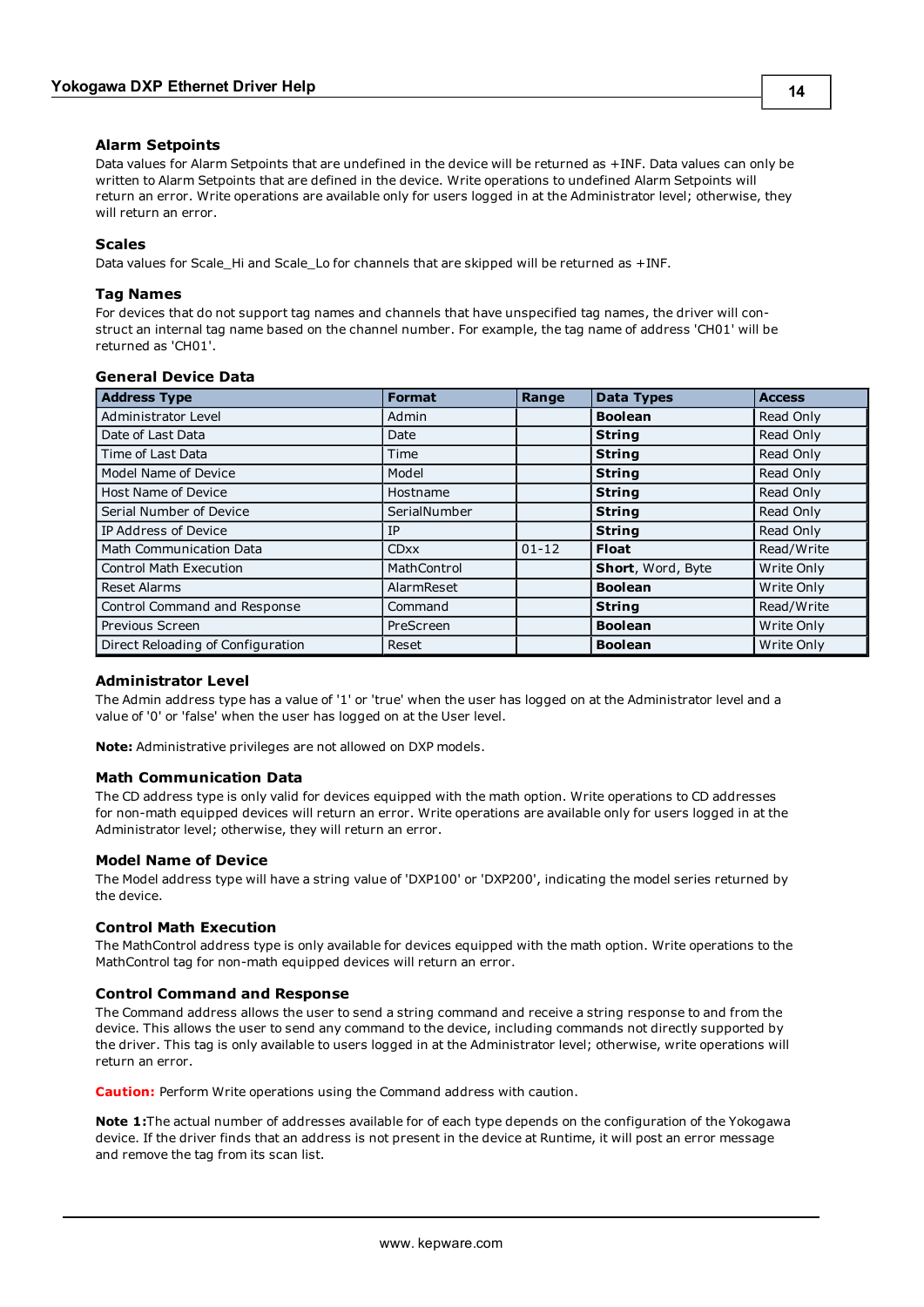**Note 2:** Addresses that have Write Only access are assigned a default access of Read/Write; however, data values are unreadable for these addresses and the associated tags are not included in the scan list. The current data value for these tags will always be 0 for numeric data types and null string for string data types.

#### <span id="page-14-0"></span>**DXP200 Addressing**

The driver supports the following addresses for this device. The default data type for each address type is indicated in **bold**.

#### **Measured Channels**

| <b>Address Type</b>                | <b>Format</b>            | Range     | <b>Data Types</b>        | <b>Access</b> |
|------------------------------------|--------------------------|-----------|--------------------------|---------------|
| Process Value of Channel           | CHxx or CHxx.PV          | $01 - 30$ | Double, Float            | Read Only     |
| Alarm Summary of Channel           | CHxx.Alarm               | $01 - 30$ | <b>Short, Word, Byte</b> | Read Only     |
| Alarm Level1 Status of Channel     | CHxx.Alarm1              | $01 - 30$ | <b>Short, Word, Byte</b> | Read Only     |
| Alarm Level2 Status of Channel     | CHxx.Alarm2              | $01 - 30$ | Short, Word, Byte        | Read Only     |
| Alarm Level3 Status of Channel     | CHxx.Alarm3              | $01 - 30$ | Short, Word, Byte        | Read Only     |
| Alarm Level4 Status of Channel     | CHxx.Alarm4              | $01 - 30$ | Short, Word, Byte        | Read Only     |
| Set and Read Level1 Alarm Setpoint | CHxx.ASP1                | $01 - 30$ | <b>Double, Float</b>     | Read/Write    |
| Set and Read Level2 Alarm Setpoint | CHxx.ASP2                | $01 - 30$ | Double, Float            | Read/Write    |
| Set and Read Level3 Alarm Setpoint | CH <sub>xx</sub> , ASP3  | $01 - 30$ | Double, Float            | Read/Write    |
| Set and Read Level4 Alarm Setpoint | CH <sub>xx</sub> , ASP4  | $01 - 30$ | Double, Float            | Read/Write    |
| Upper Scale Value of Channel*      | CHxx.scale Hi            | $01 - 30$ | Double, Float            | Read Only     |
| Lower Scale Value of Channel*      | CHxx.scale Lo            | $01 - 30$ | Double, Float            | Read Only     |
| Unit String of Channel*            | CHxx.unit                | $01 - 30$ | <b>String</b>            | Read Only     |
| Tagname of Channel*                | CHxx.tag                 | $01 - 30$ | <b>String</b>            | Read Only     |
| Status of Channel*                 | CH <sub>xx</sub> .status | $01 - 30$ | <b>String</b>            | Read Only     |
| Precision of Channel*              | CHxx.Precision           | $01 - 30$ | <b>Short, Word, Byte</b> | Read Only     |
| Lowest Measuring Channel*          | CH.Low                   |           | <b>Short, Word, Byte</b> | Read Only     |
| Highest Measuring Channel*         | CH.High                  |           | <b>Short, Word, Byte</b> | Read Only     |

#### **Math Channels**

| <b>Address Type</b>                 | <b>Format</b>   | Range     | <b>Data Types</b>    | <b>Access</b> |
|-------------------------------------|-----------------|-----------|----------------------|---------------|
| Process Value of Math Channel       | CHxx or CHxx.PV | $31 - 60$ | Double, Float        | Read Only     |
| Alarm Summary of Math Channel       | CHxx.Alarm      | $31 - 60$ | Short, Word, Byte    | Read Only     |
| Alarm Level1 Status of Math Channel | CHxx.Alarm1     | $31 - 60$ | Short, Word, Byte    | Read Only     |
| Alarm Level2 Status of Math Channel | CHxx.Alarm2     | $31 - 60$ | Short, Word, Byte    | Read Only     |
| Alarm Level3 Status of Math Channel | CHxx.Alarm3     | $31 - 60$ | Short, Word, Byte    | Read Only     |
| Alarm Level4 Status of Math Channel | CHxx.Alarm4     | $31 - 60$ | Short, Word, Byte    | Read Only     |
| Set and Read Level1 Alarm Setpoint  | CHxx.ASP1       | $31 - 60$ | Double, Float        | Read/Write    |
| Set and Read Level2 Alarm Setpoint  | CHxx.ASP2       | $31 - 60$ | <b>Double, Float</b> | Read/Write    |
| Set and Read Level3 Alarm Setpoint  | CHxx.ASP3       | $31 - 60$ | Double, Float        | Read/Write    |
| Set and Read Level4 Alarm Setpoint  | CHxx.ASP4       | $31 - 60$ | Double, Float        | Read/Write    |
| Upper Scale Value of Math Channel*  | CHxx.scale Hi   | $31 - 60$ | <b>Double, Float</b> | Read Only     |
| Lower Scale Value of Math Channel*  | CHxx.scale Lo   | $31 - 60$ | <b>Double, Float</b> | Read Only     |
| Unit String of Math Channel*        | CHxx.unit       | $31 - 60$ | <b>String</b>        | Read Only     |
| Tagname of Math Channel*            | CHxx.tag        | $31 - 60$ | <b>String</b>        | Read Only     |
| Status of Math Channel*             | CHxx.status     | $31 - 60$ | <b>String</b>        | Read Only     |
| Precision of Math Channel*          | CHxx.Precision  | $31 - 60$ | Short, Word, Byte    | Read Only     |
| Lowest Math Channel*                | CHA.Low         |           | Short, Word, Byte    | Read Only     |
| Highest Math Channel*               | CHA.High        |           | Short, Word, Byte    | Read Only     |

\*Data associated with these addresses will only be read from the device at the start of a communications session. Once read, the values will not be refreshed until the server has been restarted or the Reset Tag has been invoked. To invoke a reset, a non-zero value must be written to the Reset Tag. Once the Reset Tag has been invoked, the driver will reinitialize all startup data from the device.

#### **Alarm Setpoints**

Data values for Alarm Setpoints that are undefined in the device will be returned as +INF. Data values can only be written to Alarm Setpoints that are defined in the device. Write operations to undefined Alarm Setpoints will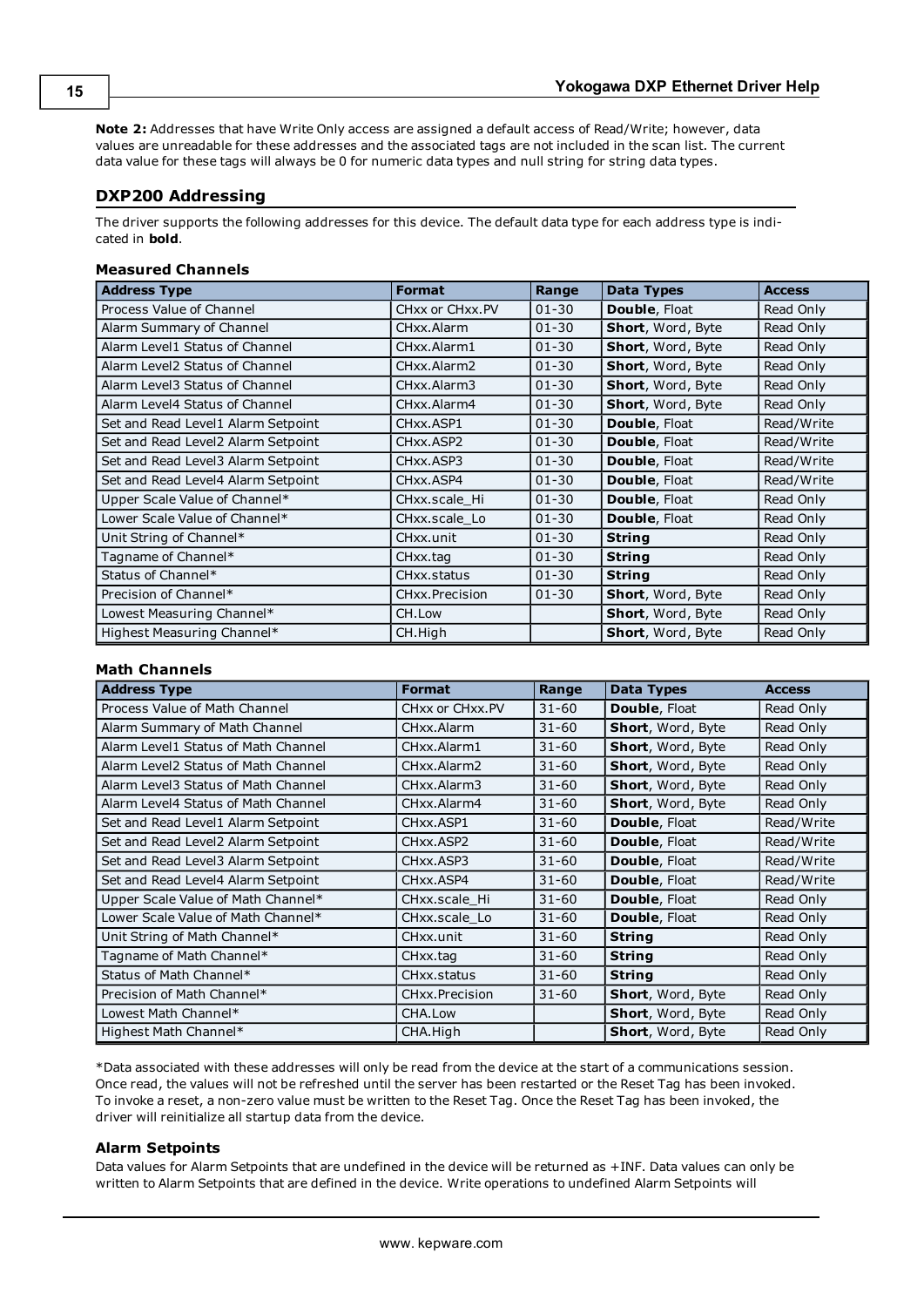return an error. Write operations are available only for users logged in at the Administrator level; otherwise, they will return an error.

#### **Scales**

Data values for Scale\_Hi and Scale\_Lo for channels that are skipped will be returned as +INF.

#### **Tag Names**

For devices that do not support tag names and channels that have unspecified tag names, the driver will construct an internal tag name based on the channel number. For example, the tag name of address 'CH01' will be returned as 'CH01'.

#### **General Device Data**

| <b>Address Type</b>               | <b>Format</b> | Range     | <b>Data Types</b> | <b>Access</b> |
|-----------------------------------|---------------|-----------|-------------------|---------------|
| <b>Administrator Level</b>        | Admin         |           | <b>Boolean</b>    | Read Only     |
| Date of Last Data                 | Date          |           | <b>String</b>     | Read Only     |
| Time of Last Data                 | <b>Time</b>   |           | <b>String</b>     | Read Only     |
| Model Name of Device              | Model         |           | <b>String</b>     | Read Only     |
| <b>Math Communication Data</b>    | <b>CD</b> xx  | $ 01-30 $ | <b>Float</b>      | Read/Write    |
| <b>Control Math Execution</b>     | MathControl   |           | Short, Word, Byte | Write Only    |
| <b>Reset Alarms</b>               | AlarmReset    |           | <b>Boolean</b>    | Write Only    |
| Control Command and Response      | Command       |           | <b>String</b>     | Read/Write    |
| Previous Screen                   | PreScreen     |           | <b>Boolean</b>    | Write Only    |
| Direct Reloading of Configuration | Reset         |           | <b>Boolean</b>    | Write Only    |

#### **Administrator Level**

The Admin address type has a value of '1' or 'true' when the user has logged on at the Administrator level and a value of '0' or 'false' when the user has logged on at the User level.

**Note:** Administrative privileges are not allowed on DXP models.

#### **Math Communication Data**

The CD address type is only valid for devices equipped with the math option. Write operations to CD addresses for non-math equipped devices will return an error. Write operations are available only for users logged in at the Administrator level; otherwise, they will return an error.

#### **Model Name of Device**

The Model address type will have a string value of 'DXP100' or 'DXP200', indicating the model series returned by the device.

#### **Control Math Execution**

The MathControl address type is only available for devices equipped with the math option. Write operations to the MathControl tag for non-math equipped devices will return an error.

#### **Control Command and Response**

The Command address allows the user to send a string command and receive a string response to and from the device. This allows the user to send any command to the device, including commands not directly supported by the driver. This tag is only available to users logged in at the Administrator level; otherwise, write operations will return an error.

**Caution:** Perform Write operations using the Command address with caution.

**Note 1:** The actual number of addresses available for of each type depends on the configuration of the Yokogawa device. If the driver finds that an address is not present in the device at Runtime, it will post an error message and remove the tag from its scan list.

**Note 2:** Addresses that have Write Only access are assigned a default access of Read/Write; however, data values are unreadable for these addresses and the associated tags are not included in the scan list. The current data value for these tags will always be 0 for numeric data types and null string for string data types.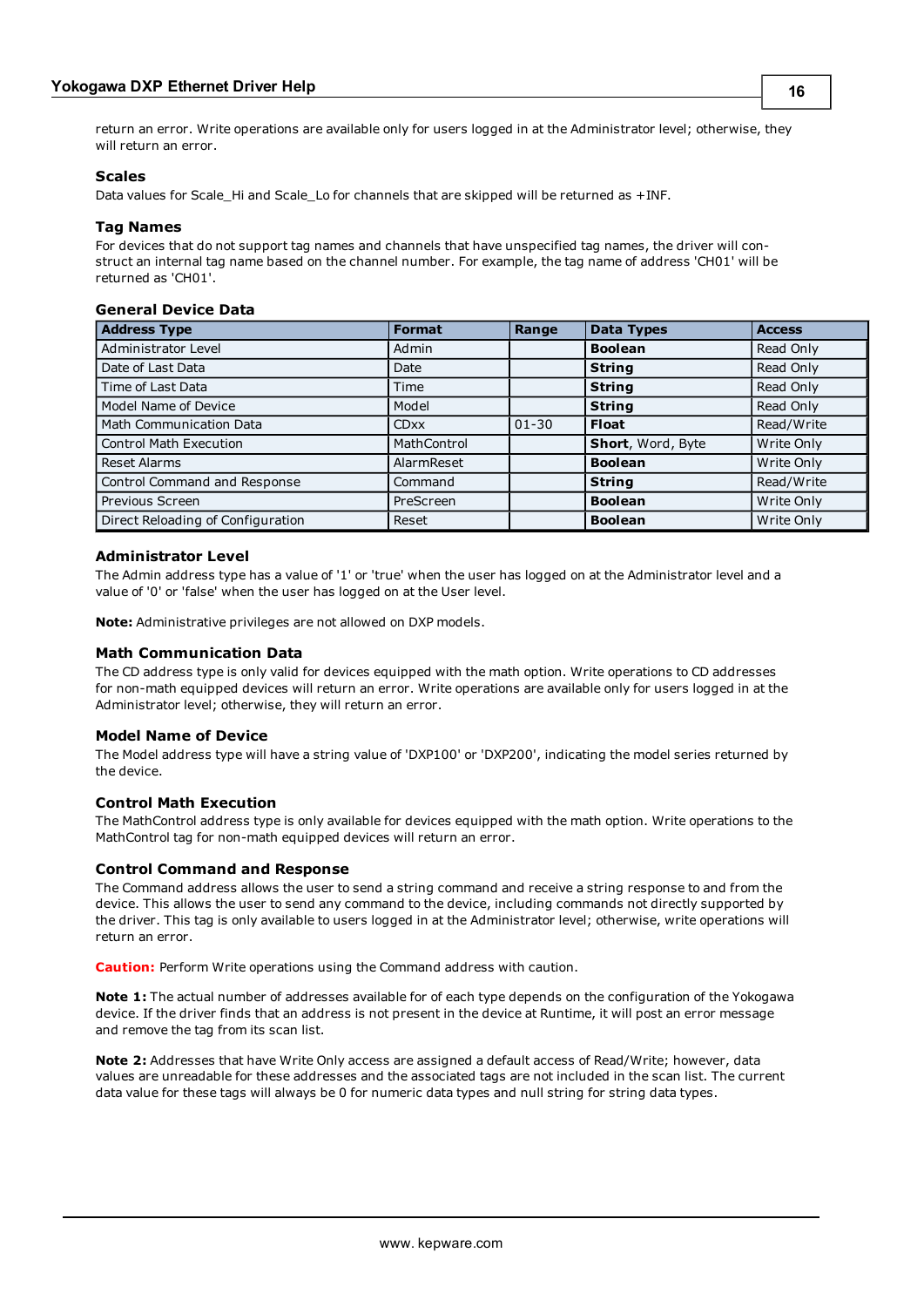#### <span id="page-16-0"></span>**Error Descriptions**

The following error/warning messages may be generated. Click on the link for a description of the message.

#### **Address Validation**

**[Address](#page-16-2) ['<address>'](#page-16-2) [is](#page-16-2) [out](#page-16-2) [of](#page-16-2) [range](#page-16-2) [for](#page-16-2) [the](#page-16-2) [specified](#page-16-2) [device](#page-16-2) [or](#page-16-2) [register](#page-16-2) [Data](#page-16-3) [Type](#page-16-3) ['<type>'](#page-16-3) [is](#page-16-3) [not](#page-16-3) [valid](#page-16-3) [for](#page-16-3) [device](#page-16-3) [address](#page-16-3) ['<address>'](#page-16-3) [Device](#page-17-0) [address](#page-17-0) ['<address>'](#page-17-0) [contains](#page-17-0) [a](#page-17-0) [syntax](#page-17-0) [error](#page-17-0) [Device](#page-17-1) [address](#page-17-1) ['<address>'](#page-17-1) [is](#page-17-1) [Read](#page-17-1) [Only](#page-17-1) [Missing](#page-17-2) [address](#page-17-2)**

#### **Device Status Messages**

**[Device](#page-17-4) ['<device](#page-17-4) [name>'](#page-17-4) [is](#page-17-4) [not](#page-17-4) [responding](#page-17-4) [Unable](#page-17-5) [to](#page-17-5) [write](#page-17-5) [to](#page-17-5) ['<address>'](#page-17-5) [on](#page-17-5) [device](#page-17-5) ['<device](#page-17-5) [name>](#page-17-5) [Write](#page-18-0) [allowed](#page-18-0) [for](#page-18-0) [admin](#page-18-0) [level](#page-18-0) [only](#page-18-0) [\(Device](#page-18-0) ['<device-name>',](#page-18-0) [Tag](#page-18-0) ['<address>'](#page-18-0) [Write](#page-18-1) [allowed](#page-18-1) [for](#page-18-1) [devices](#page-18-1) [with](#page-18-1) [math](#page-18-1) [option](#page-18-1) [only](#page-18-1) [\(Device](#page-18-1) ['<device-name>',](#page-18-1) [Tag](#page-18-1) ['<address>'](#page-18-1)**

#### **Driver Error Messages**

**[Winsock](#page-18-3) [initialization](#page-18-3) [failed](#page-18-3) [\(OS](#page-18-3) [Error](#page-18-3) [=](#page-18-3) [n\)](#page-18-3) [Winsock](#page-18-4) [V1.1](#page-18-4) [or](#page-18-4) [higher](#page-18-4) [must](#page-18-4) [be](#page-18-4) [installed](#page-18-4) [to](#page-18-4) [use](#page-18-4) [the](#page-18-4) [Yokogawa](#page-18-4) [DXP](#page-18-4) [Ethernet](#page-18-4) [Device](#page-18-4) [Driver](#page-18-4)**

#### **Automatic Tag Database Generation Messages**

**[Unable](#page-19-1) [to](#page-19-1) [generate](#page-19-1) [a](#page-19-1) [tag](#page-19-1) [database](#page-19-1) [for](#page-19-1) [device](#page-19-1) ['<device](#page-19-1) [name>'.](#page-19-1) [Reason:](#page-19-1) [Device](#page-19-1) ['<device](#page-19-1) [name>'](#page-19-1) [login](#page-19-1) [failed.](#page-19-1) [Check](#page-19-1) [username](#page-19-1) [and](#page-19-1) [password](#page-19-1) [Unable](#page-19-2) [to](#page-19-2) [generate](#page-19-2) [a](#page-19-2) [tag](#page-19-2) [database](#page-19-2) [for](#page-19-2) [device](#page-19-2) ['<device](#page-19-2) [name>'.](#page-19-2) [Reason:](#page-19-2) [Device](#page-19-2) ['<device](#page-19-2) [name>'](#page-19-2) [login](#page-19-2) [failed.](#page-19-2) [No](#page-19-2) [more](#page-19-2) [logins](#page-19-2) [at](#page-19-2) [this](#page-19-2) [user](#page-19-2) [level](#page-19-2) [Unable](#page-19-3) [to](#page-19-3) [generate](#page-19-3) [a](#page-19-3) [tag](#page-19-3) [database](#page-19-3) [for](#page-19-3) [device](#page-19-3) ['<device](#page-19-3) [name>'.](#page-19-3) [Reason:](#page-19-3) [Device](#page-19-3) ['<device](#page-19-3) [name>'](#page-19-3) [not](#page-19-3) [accepted.](#page-19-3) [Choose](#page-19-3) [username](#page-19-3) [of](#page-19-3) ['admin'](#page-19-3) [or](#page-19-3) ['user'](#page-19-3) [Unable](#page-20-0) [to](#page-20-0) [generate](#page-20-0) [a](#page-20-0) [tag](#page-20-0) [database](#page-20-0) [for](#page-20-0) [device](#page-20-0) ['<device](#page-20-0) [name>'.](#page-20-0) [Reason:](#page-20-0) [Device](#page-20-0) ['<device](#page-20-0) [name>'](#page-20-0) [responded](#page-20-0) [with](#page-20-0) [error](#page-20-0) ['<error](#page-20-0) [code>'](#page-20-0)**

#### <span id="page-16-1"></span>**Address Validation**

The following error/warning messages may be generated. Click on the link for a description of the message.

#### **Address Validation**

**[Address](#page-16-2) ['<address>'](#page-16-2) [is](#page-16-2) [out](#page-16-2) [of](#page-16-2) [range](#page-16-2) [for](#page-16-2) [the](#page-16-2) [specified](#page-16-2) [device](#page-16-2) [or](#page-16-2) [register](#page-16-2) [Data](#page-16-3) [Type](#page-16-3) ['<type>'](#page-16-3) [is](#page-16-3) [not](#page-16-3) [valid](#page-16-3) [for](#page-16-3) [device](#page-16-3) [address](#page-16-3) ['<address>'](#page-16-3) [Device](#page-17-0) [address](#page-17-0) ['<address>'](#page-17-0) [contains](#page-17-0) [a](#page-17-0) [syntax](#page-17-0) [error](#page-17-0) [Device](#page-17-1) [address](#page-17-1) ['<address>'](#page-17-1) [is](#page-17-1) [Read](#page-17-1) [Only](#page-17-1) [Missing](#page-17-2) [address](#page-17-2)**

#### <span id="page-16-2"></span>**Address '<address>' is out of range for the specified device or register**

# **Error Type:**

Warning

#### **Possible Cause:**

A tag address that has been specified statically references a location that is beyond the range of supported locations for the device.

#### **Solution:**

<span id="page-16-3"></span>Verify that the address is correct; if it is not, re-enter it in the client application.

#### Data Type '<type>' is not valid for device address '<address>'

# **Error Type:**

Warning

#### **Possible Cause:**

A tag address that has been specified statically has been assigned an invalid data type.

#### **Solution:**

Modify the requested data type in the client application.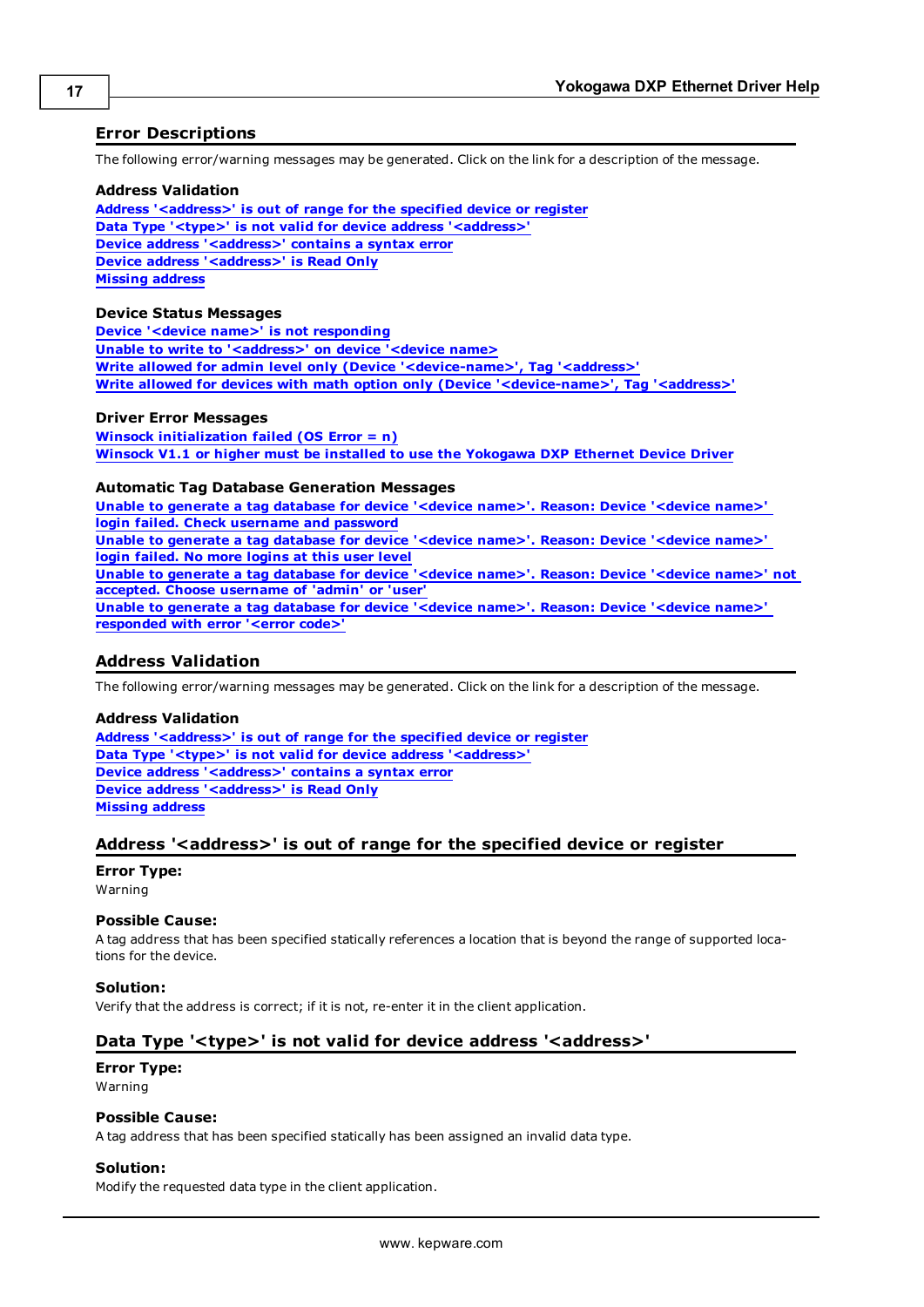#### <span id="page-17-0"></span>**Error Type:**

Warning

#### **Possible Cause:**

A tag address that has been specified statically contains one or more invalid characters.

#### **Solution:**

<span id="page-17-1"></span>Re-enter the address in the client application.

#### Device address '<address>' is Read Only

#### **Error Type:**

Warning

#### **Possible Cause:**

A tag address that has been specified statically has a requested access mode that is not compatible with what the device supports for that address.

#### **Solution:**

<span id="page-17-2"></span>Change the access mode in the client application.

#### **Missing address**

#### **Error Type:**

Warning

#### **Possible Cause:**

A tag address that has been specified statically has no length.

#### **Solution:**

<span id="page-17-3"></span>Re-enter the address in the client application.

#### **Device Status Messages**

The following error/warning messages may be generated. Click on the link for a description of the message.

#### **Device Status Messages**

**[Device](#page-17-4) ['<device](#page-17-4) [name>'](#page-17-4) [is](#page-17-4) [not](#page-17-4) [responding](#page-17-4) [Unable](#page-17-5) [to](#page-17-5) [write](#page-17-5) [to](#page-17-5) ['<address>'](#page-17-5) [on](#page-17-5) [device](#page-17-5) ['<device](#page-17-5) [name>.](#page-17-5) [Write](#page-18-0) [allowed](#page-18-0) [for](#page-18-0) [admin](#page-18-0) [level](#page-18-0) [only](#page-18-0) [\(Device](#page-18-0) ['<device-name>',](#page-18-0) [Tag](#page-18-0) ['<address>'](#page-18-0) [Write](#page-18-1) [allowed](#page-18-1) [for](#page-18-1) [devices](#page-18-1) [with](#page-18-1) [math](#page-18-1) [option](#page-18-1) [only](#page-18-1) [\(Device](#page-18-1) ['<device-name>',](#page-18-1) [Tag](#page-18-1) ['<address>'](#page-18-1)**

#### <span id="page-17-4"></span>**Device '<device name>' is not responding**

#### **Error Type:**

Serious

#### **Possible Cause:**

1. The connection between the device and the Host PC is broken.

2. The IP address assigned to the device is incorrect.

3. The connection cannot be established in the specified timeout period.

4. The response from the device took longer to receive than the amount of time specified in the "Request Timeout" device setting.

#### **Solution:**

- 1. Verify the cabling between the PC and the PLC device.
- 2. Verify the IP address given to the named device matches that of the actual device.
- 3. Increase the Connect Timeout value in the Timeout page of Device Properties.
- <span id="page-17-5"></span>4. Increase the Request Timeout setting so that the entire response can be handled.

#### Unable to write to '<address>' on device '<device name>'

#### **Error Type:**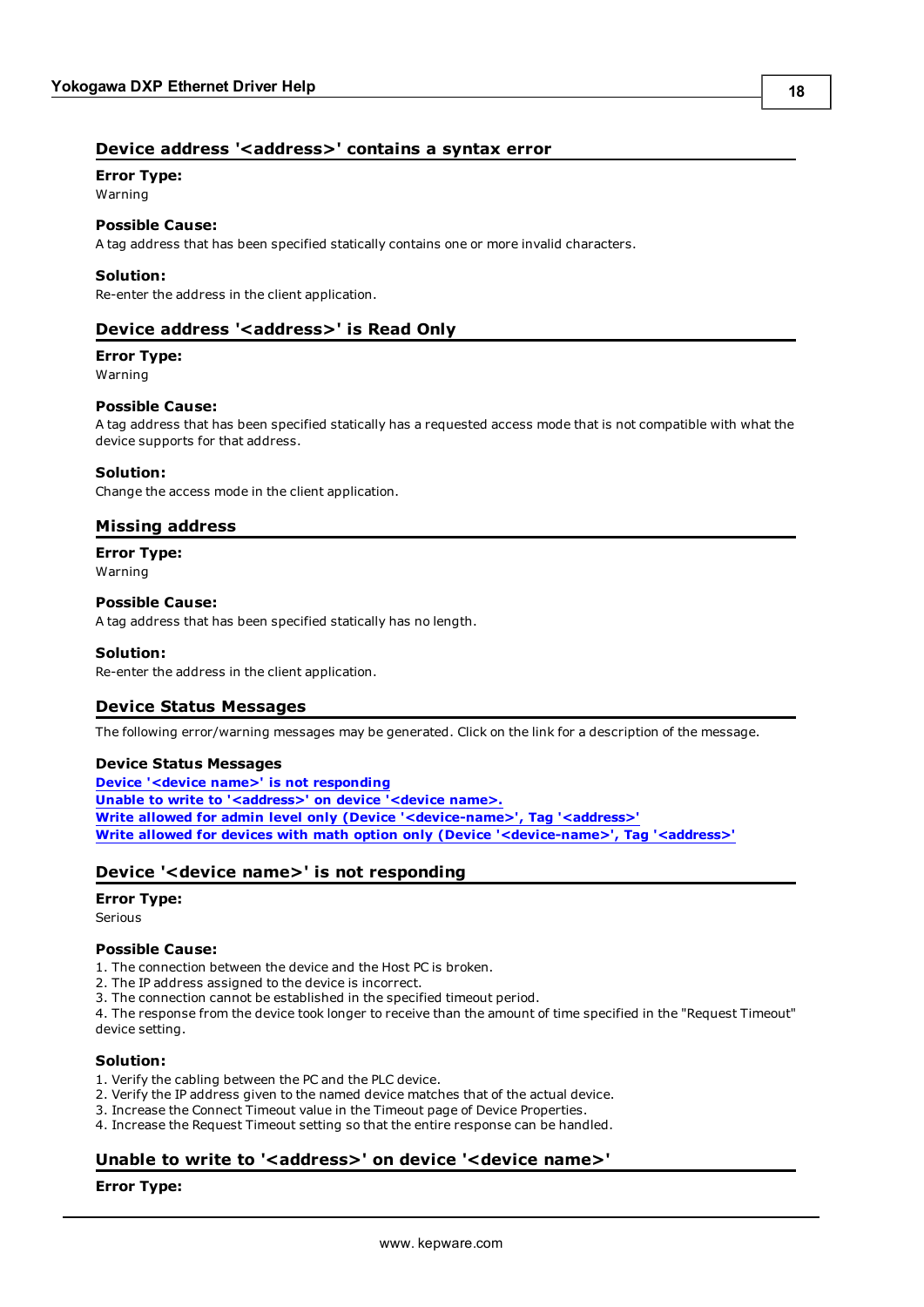Serious

#### **Possible Cause:**

- 1. The connection between the device and the Host PC is broken.
- 2. The named device may have been assigned an incorrect IP address.
- 3. The address specified may be Read Only or may not exist in the current device.

#### **Solution:**

- 1. Verify the cabling between the PC and the PLC device.
- 2. Verify the IP address given to the named device matches that of the actual device.
- <span id="page-18-0"></span>3. Check address availability for the device.

#### **Write allowed for admin level only**

#### **Error Type:**

Warning

#### **Possible Cause:**

The user is logged on to the named device at the user level and is attempting to write to a tag that is writeable at the administrator level only.

#### **Solution:**

Verify the user/admin level used for login.

#### **Note:**

<span id="page-18-1"></span>Administrative privileges are not allowed on DXP models.

#### **Write allowed for devices with math option only**

#### **Error Type:**

Warning

#### **Possible Cause:**

A write was attempted to a tag that is available for math operations only; however, the named device is not equipped with the math option.

#### **Solution:**

<span id="page-18-2"></span>Verify that the tag address exists for the device.

#### **Driver Error Messages**

The following error/warning messages may be generated. Click on the link for a description of the message.

#### **Driver Error Messages**

**[Winsock](#page-18-3) [initialization](#page-18-3) [failed](#page-18-3) [\(OS](#page-18-3) [Error](#page-18-3) [=](#page-18-3) [n\)](#page-18-3) [Winsock](#page-18-4) [V1.1](#page-18-4) [or](#page-18-4) [higher](#page-18-4) [must](#page-18-4) [be](#page-18-4) [installed](#page-18-4) [to](#page-18-4) [use](#page-18-4) [the](#page-18-4) [Yokogawa](#page-18-4) [DXP](#page-18-4) [Ethernet](#page-18-4) [Device](#page-18-4) [Driver](#page-18-4)**

#### <span id="page-18-3"></span>**Winsock initialization failed (OS Error = n)**

#### **Error Type:**

Fatal

| <b>OS Error</b> | <b>Indication</b>                                                                                    | <b>Possible Solution</b>                                                               |
|-----------------|------------------------------------------------------------------------------------------------------|----------------------------------------------------------------------------------------|
| 10091           | Indicates that the underlying network<br>subsystem is not ready for network com-<br>munication.      | Wait a few seconds and restart<br>the driver.                                          |
| 10067           | Limit on the number of tasks supported<br>by the Windows Sockets implementation<br>has been reached. | Close one or more applications<br>that may be using Winsock and<br>restart the driver. |

#### <span id="page-18-4"></span>**Winsock V1.1 or higher must be installed to use the Yokogawa DXP Ethernet Device Driver**

**Error Type:** Fatal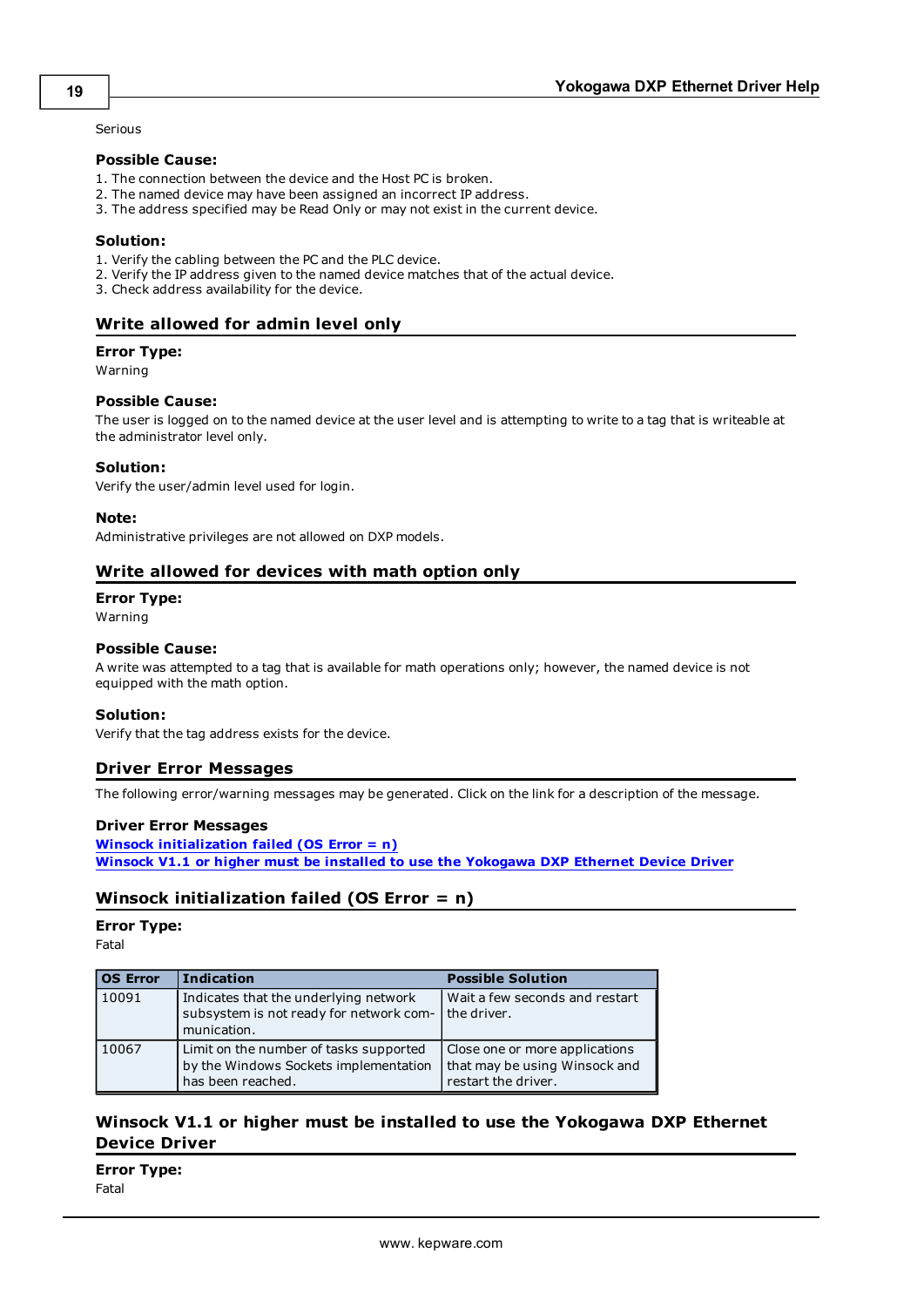#### **Possible Cause:**

The version number of the Winsock DLL found on the system is less than 1.1.

#### **Solution:**

<span id="page-19-0"></span>Upgrade Winsock to version 1.1 or higher.

#### **Automatic Tag Database Generation Messages**

The following error/warning messages may be generated. Click on the link for a description of the message.

#### **Automatic Tag Database Generation Messages**

**[Unable](#page-19-1) [to](#page-19-1) [generate](#page-19-1) [a](#page-19-1) [tag](#page-19-1) [database](#page-19-1) [for](#page-19-1) [device](#page-19-1) ['<device](#page-19-1) [name>'.](#page-19-1) [Reason:](#page-19-1) [Device](#page-19-1) ['<device](#page-19-1) [name>'](#page-19-1) [login](#page-19-1) [failed.](#page-19-1) [Check](#page-19-1) [username](#page-19-1) [and](#page-19-1) [password](#page-19-1) [Unable](#page-19-2) [to](#page-19-2) [generate](#page-19-2) [a](#page-19-2) [tag](#page-19-2) [database](#page-19-2) [for](#page-19-2) [device](#page-19-2) ['<device](#page-19-2) [name>'.](#page-19-2) [Reason:](#page-19-2) [Device](#page-19-2) ['<device](#page-19-2) [name>'](#page-19-2) [login](#page-19-2) [failed.](#page-19-2) [No](#page-19-2) [more](#page-19-2) [logins](#page-19-2) [at](#page-19-2) [this](#page-19-2) [user](#page-19-2) [level](#page-19-2) [Unable](#page-19-3) [to](#page-19-3) [generate](#page-19-3) [a](#page-19-3) [tag](#page-19-3) [database](#page-19-3) [for](#page-19-3) [device](#page-19-3) ['<device](#page-19-3) [name>'.](#page-19-3) [Reason:](#page-19-3) [Device](#page-19-3) ['<device](#page-19-3) [name>'](#page-19-3) [not](#page-19-3)**

**[accepted.](#page-19-3) [Choose](#page-19-3) [username](#page-19-3) [of](#page-19-3) ['admin'](#page-19-3) [or](#page-19-3) ['user'](#page-19-3) [Unable](#page-20-0) [to](#page-20-0) [generate](#page-20-0) [a](#page-20-0) [tag](#page-20-0) [database](#page-20-0) [for](#page-20-0) [device](#page-20-0) ['<device](#page-20-0) [name>'.](#page-20-0) [Reason:](#page-20-0) [Device](#page-20-0) ['<device](#page-20-0) [name>'](#page-20-0) [responded](#page-20-0) [with](#page-20-0) [error](#page-20-0) ['<error](#page-20-0) [code>'](#page-20-0)**

#### <span id="page-19-1"></span>**Unable to generate a tag database for device '<device name>'. Reason: Device '<device name>' login failed. Check username and password**

#### **Error Type:**

Serious

#### **Possible Cause:**

- 1. The username and password required for login to the device have not been specified in Device Configuration.
- 2. The username and password were entered incorrectly or entered in non-matching case.
- 3. The username and/or password specified in Device Configuration is not registered in the device.

#### **Solution:**

<span id="page-19-2"></span>Re-enter the correct username and password in Device Configuration.

#### **Unable to generate a tag database for device '<device name>'. Reason: Device '<device name>' login failed. No more logins at this user level**

**Error Type:**

Serious

#### **Possible Cause:**

There are no more users permitted to login at this user level. Other users may be connected to the device, or a connection may have been made and broken without logging off or disconnecting.

#### **Solution:**

1. Check for other user connections that are blocking connection.

2. Make sure that the Keep Alive feature for Ethernet communications is enabled in the device. This will cause the device to disconnect if there is a break in communications.

#### <span id="page-19-3"></span>**Unable to generate a tag database for device '<device name>'. Reason: Device '<device name>' login not accepted. Choose username of 'admin' or 'user'**

**Error Type:**

Serious

#### **Possible Cause:**

1. The password protected login feature of the device is disabled and the username specified in Device Configuration does not contain the expected user level required for login to the device. 2.The user level was entered incorrectly or entered in non-matching case.

#### **Solution:**

Re-enter the correct user level 'user' in the username field in Device Configuration.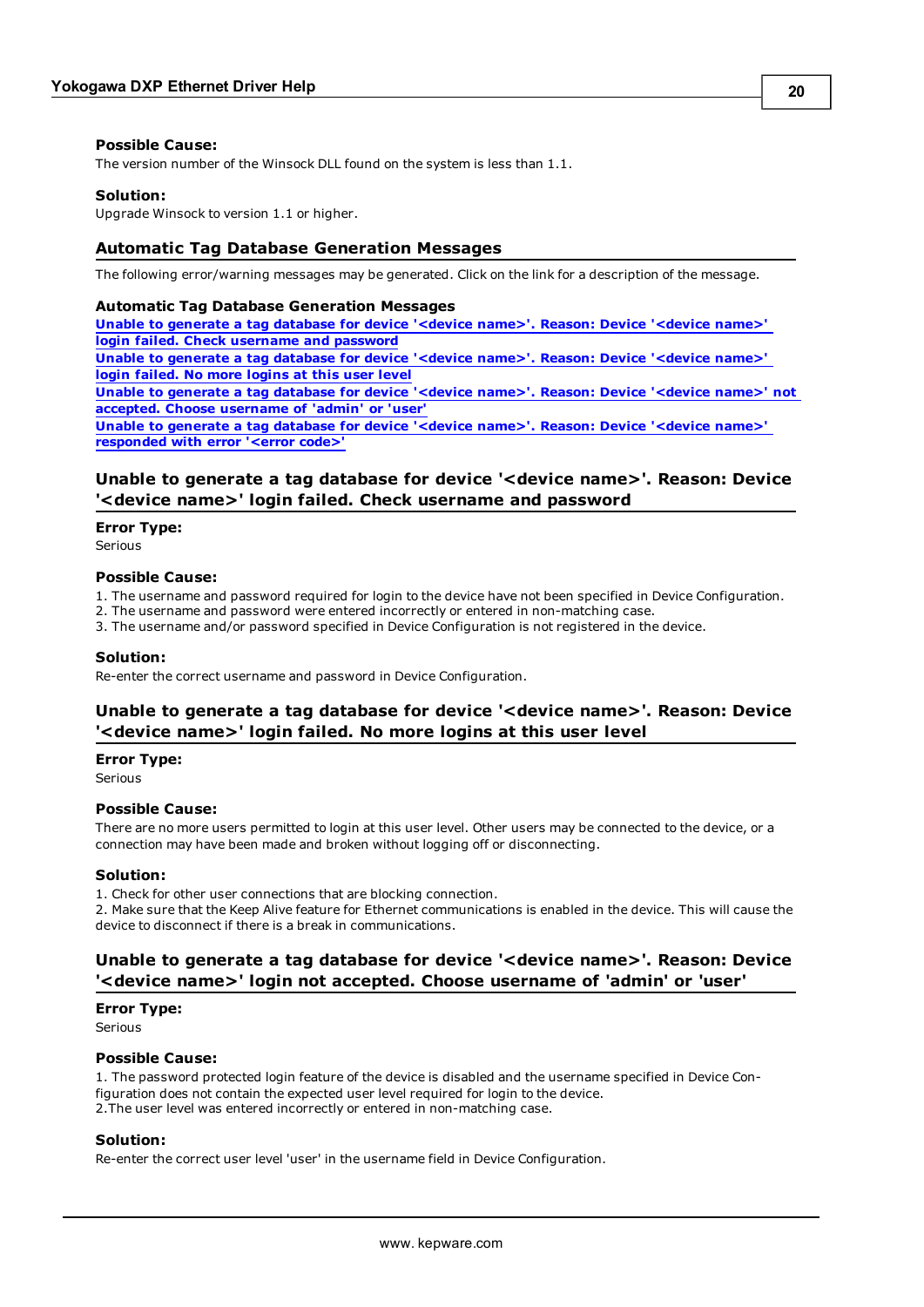## <span id="page-20-0"></span>**Unable to generate a tag database for device '<device name>'. Reason: Device '<device name>' responded with error '<error code>'**

#### **Error Type:**

Serious

#### **Possible Cause:**

Please see the instruction manual corresponding to the device model for an explanation of the error code.

#### **Solution:**

The solution depends on the error code. Please see the instruction manual corresponding to the device model for an explanation of the error code.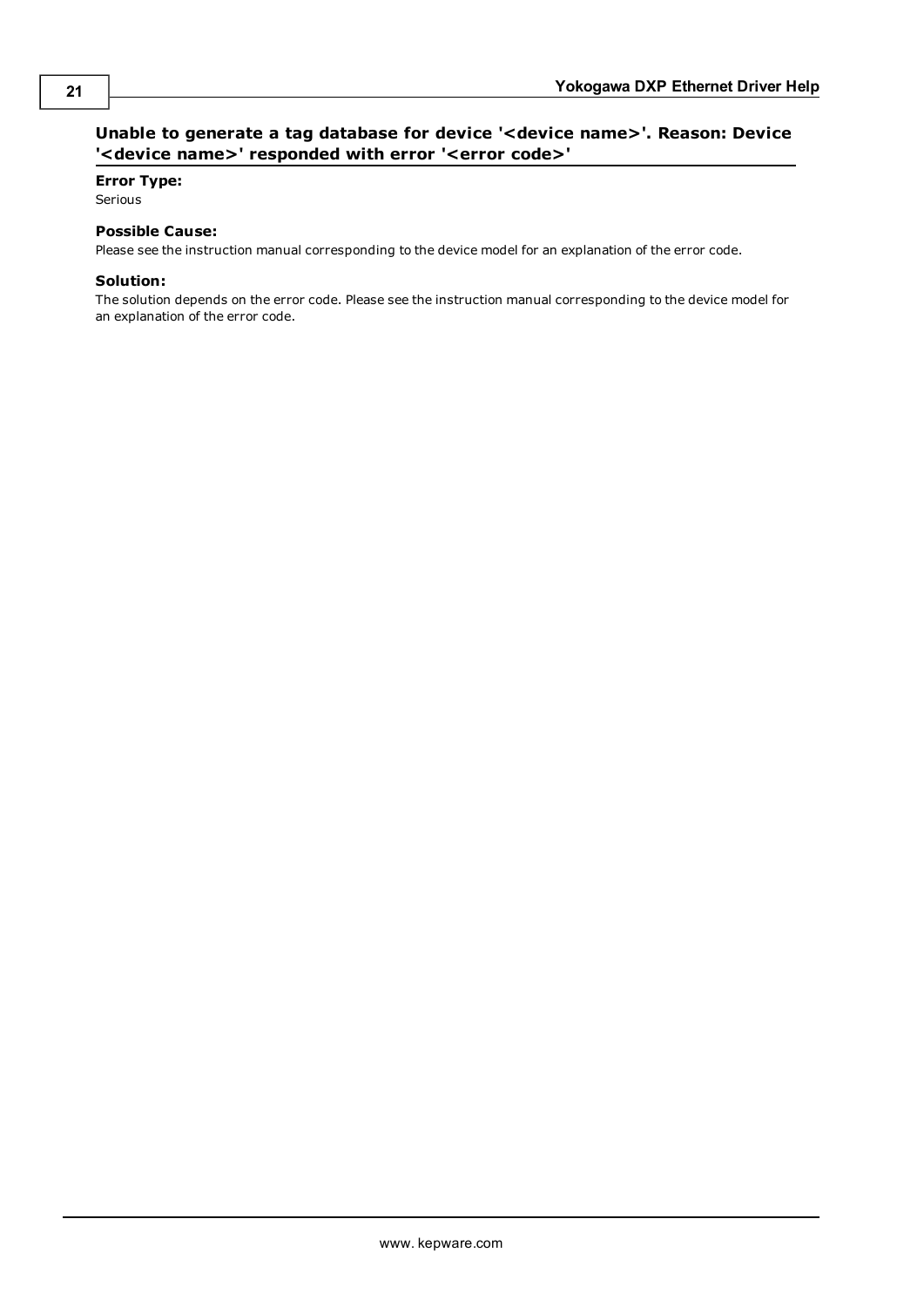# <span id="page-21-0"></span>**Index**

# **A**

# **B**

# **C**

|--|--|

# **D**

# **E**

|--|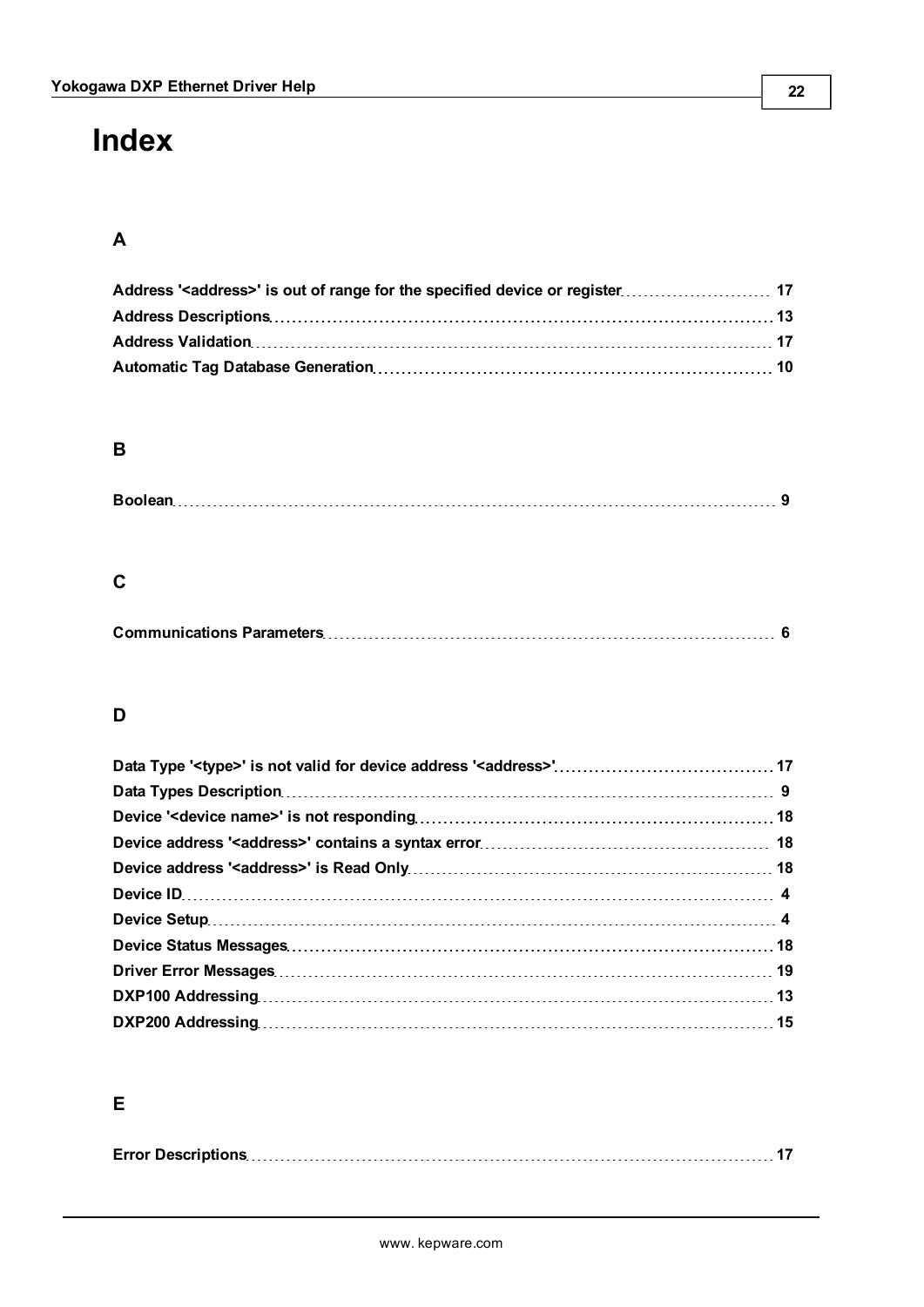# **F Float [9](#page-8-2) M Missing address [18](#page-17-2) N Network [4](#page-3-2)**

# **O**

# **R**

# **S**

# **U**

| Unable to generate a tag database for device ' <device name="">'. Reason: Device '<device 20<="" th=""></device></device> |
|---------------------------------------------------------------------------------------------------------------------------|
|                                                                                                                           |
| Unable to generate a tag database for device ' <device name="">'. Reason: Device '<device 20<="" td=""></device></device> |